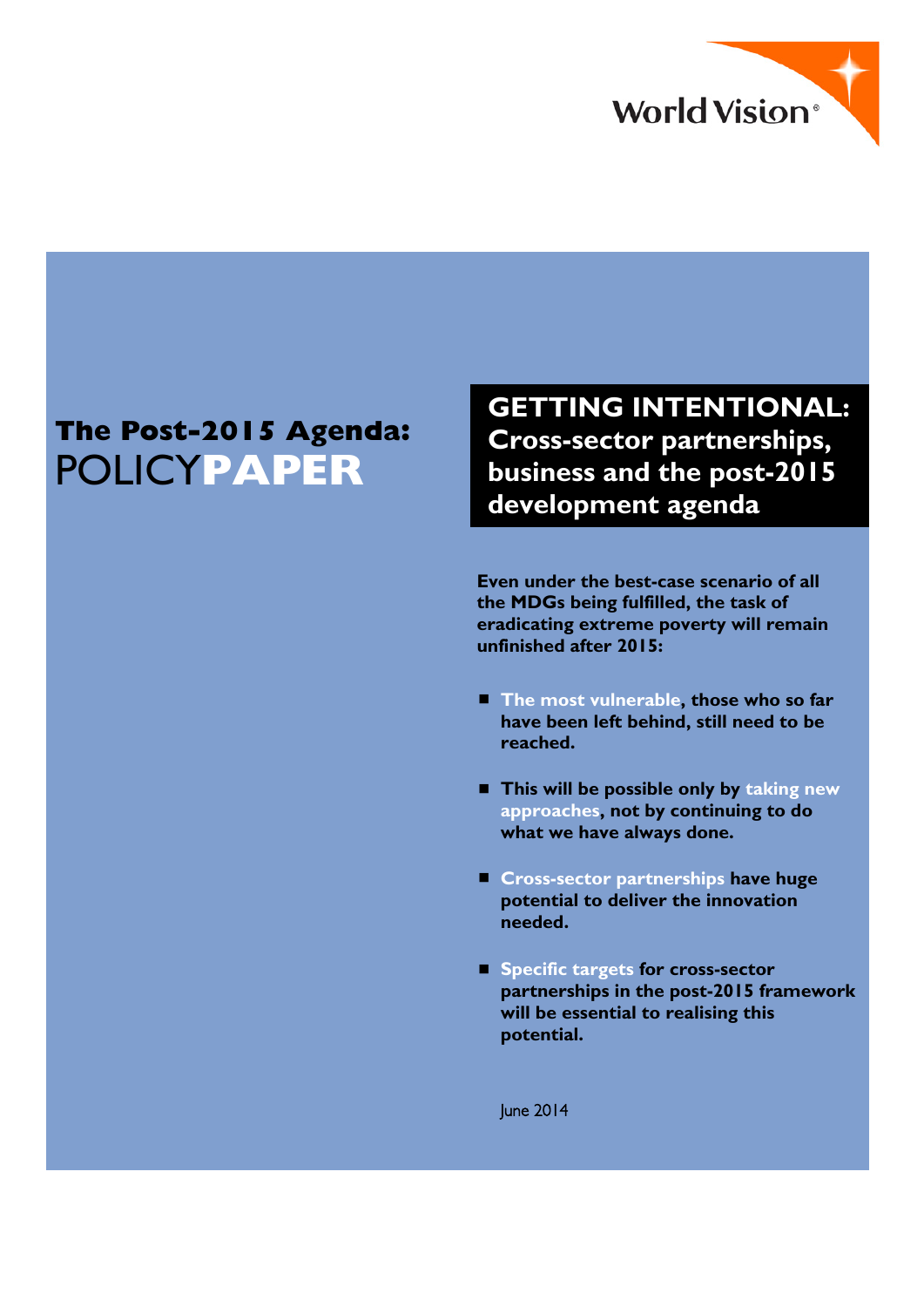# POLICY**PAPER** Contents

| <b>Executive summary</b>                                                        |    |
|---------------------------------------------------------------------------------|----|
| I. Introduction                                                                 | 3  |
| 2. Including targets on cross-sector partnerships in the<br>post-2015 framework | 8  |
| 3. Locating targets for cross-sector partnerships in the<br>post-2015 framework | 20 |
| 4. Recommendations                                                              | 21 |
| Appendix                                                                        | 74 |
|                                                                                 |    |

© 2014 World Vision International

All rights reserved. No portion of this publication may be reproduced in any form, except for brief excerpts in reviews, without prior permission of the publisher.

Published June 2014 by Advocacy & Justice for Children (AJC) for World Vision International Authors: Cheryl Freeman and Mike Wisheart Senior Editor: Heather Elliott Copyediting: Joan Laflamme Design: Friend Creative

World Vision is a Christian relief, development and advocacy organisation dedicated to working with children, families and communities to overcome poverty and injustice.

**www.wvi.org**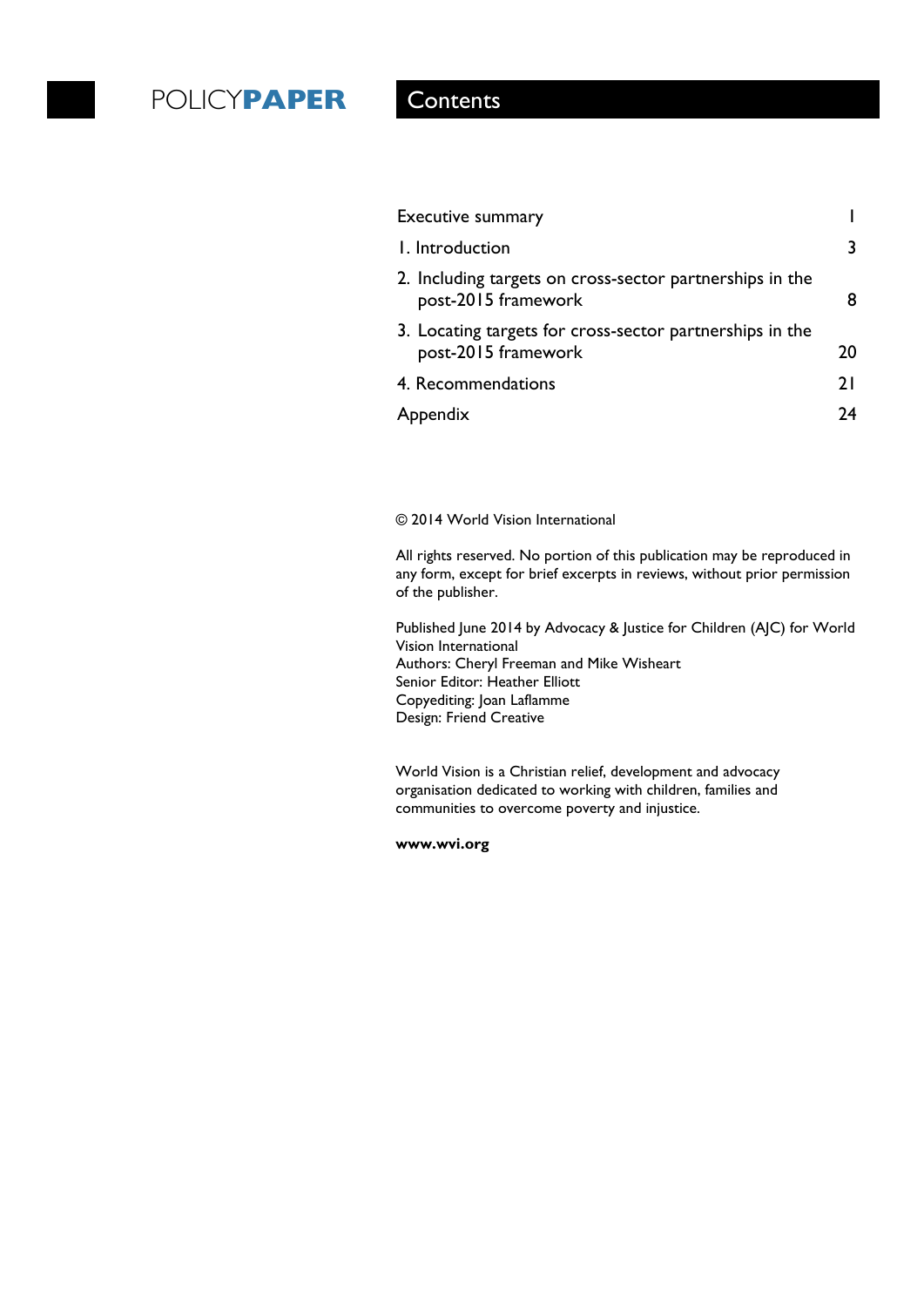### **List of governments, companies, organisations and networks interviewed for this study**

*World Vision would like to thank the following*[\\*](#page-2-0) *for their generous and insightful inputs to this research study.* 

Accenture Development Partnerships Aviva Investors Becton, Dickinson & Co. BHP Billiton Business Call to Action FSG **GBCHealth** Global Development – Advising the Leaders Government of Bangladesh Government of the Democratic Republic of the Congo Government of the Netherlands Government of the Republic of Indonesia Government of the Republic of Ireland Government of the Republic of Sierra Leone Government of the Republic of Tanzania Government of the United Kingdom Gray Dot Catalyst GSMA MDG Health Alliance Merck for Mothers Natural Resources Defense Council Novartis International AG Pfizer PSI Qualcomm Royal DSM Scaling Up Nutrition (SUN) Business Network The Partnering Initiative UN Foundation **UNICEF** United Nations Development Programme (UNDP) United Nations, Executive Office of the Secretary-General United Nations Global Compact Unilever

*World Vision would also like to thank the UN Foundation (and all those organisations who participated) for hosting a consultation event on an earlier version of this paper.* 

*Unless otherwise stated, the recommendations made throughout this paper are World Vision's and do not necessarily represent the views of the individuals or organisations interviewed (as listed above).* 

<span id="page-2-0"></span> $^\ast$  In addition to these organisations, Michelle Wu Yoon, an independent consultant, was also interviewed.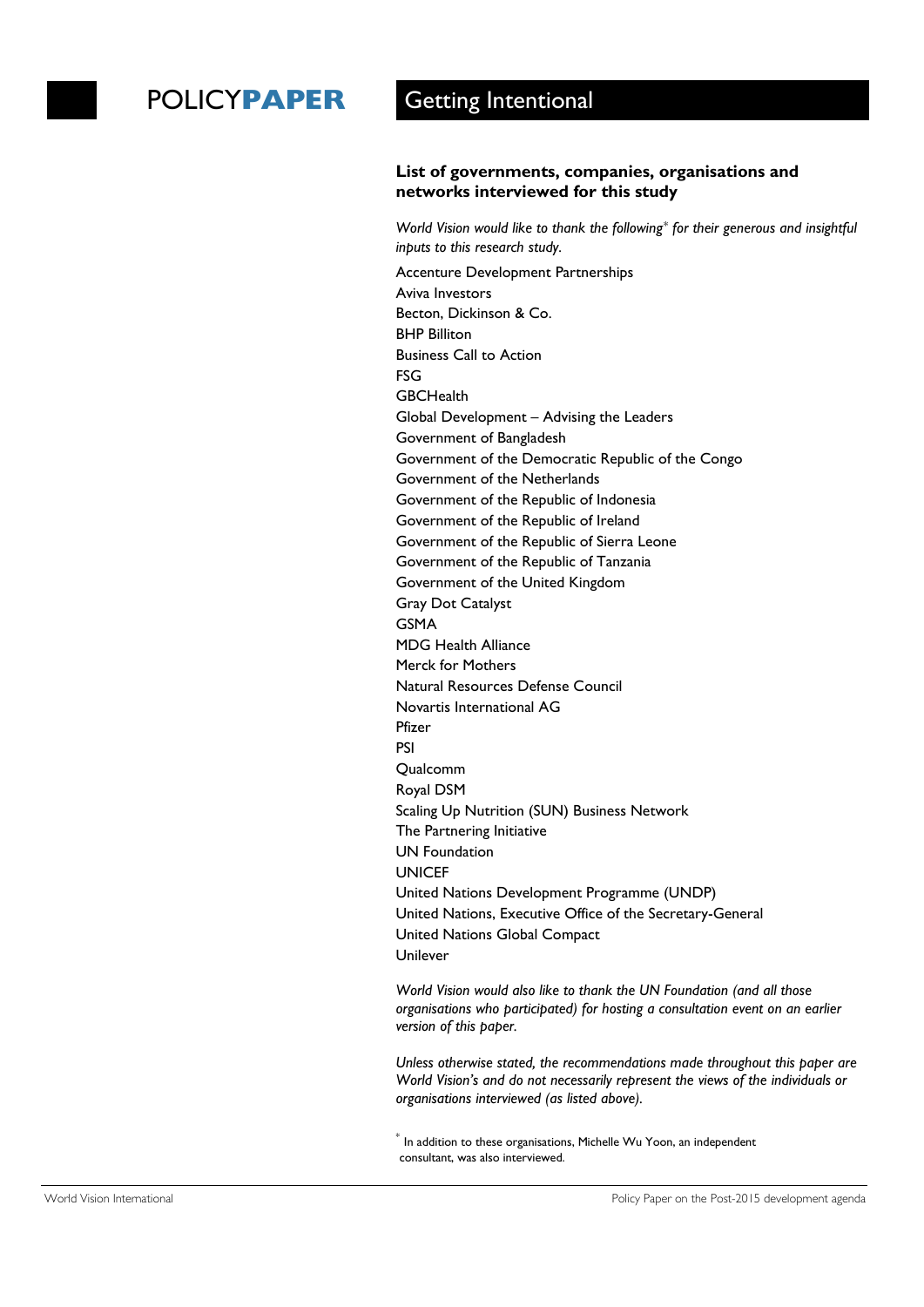### **Abbreviations and acronyms**

| Civil Society Organisation                                                                                |
|-----------------------------------------------------------------------------------------------------------|
| <b>Corporate Social Responsibility</b>                                                                    |
| <b>Every Woman Every Child</b>                                                                            |
| Global Multi-Stakeholder Issue Platform                                                                   |
| <b>Global Reporting Initiative</b>                                                                        |
| (The UN Secretary-General's) High-Level Panel (of<br>eminent persons on the Post-2015 Development Agenda) |
| International Non-Governmental Organisation                                                               |
| Millennium Development Goal                                                                               |
| <b>Multi-National Company</b>                                                                             |
| Multi-Stakeholder                                                                                         |
| Organisation for Economic Co-operation and<br>Development                                                 |
| Open Working Group (of the UN General Assembly on<br>Sustainable Development Goals)                       |
| PMNCH Partnership for Maternal, Newborn and Child Health                                                  |
| Sustainable Development Goal                                                                              |
| Specific, Measurable, Achievable, Relevant, Time-bound                                                    |
| <b>Small and Medium-Sized Enterprises</b>                                                                 |
| <b>Scaling Up Nutrition</b>                                                                               |
| <b>United Nations</b>                                                                                     |
| United Nations Development Programme                                                                      |
|                                                                                                           |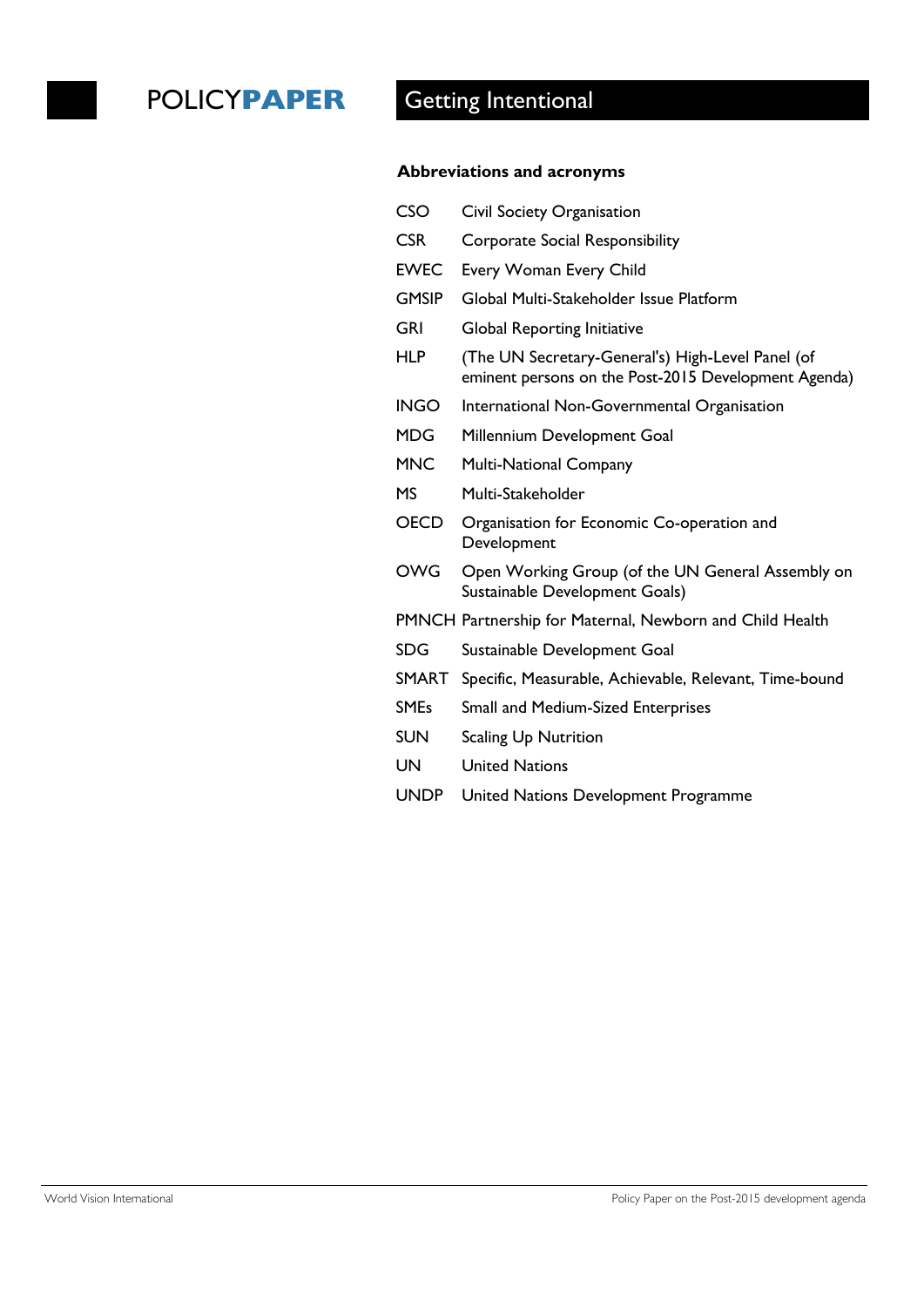### **Executive summary**

Despite global progress in the last 15 years, the task of eradicating extreme poverty is far from finished: the Millennium Development Goals (MDGs) only aimed to *halve* world poverty. The post-2015 agenda must, therefore, not only build on the MDGs, but also go much further and finish the job.

World Vision, amongst many others, is calling for zero-based goals in the next development agenda, including the elimination of preventable maternal, newborn and child deaths and of hunger. This means that the most vulnerable (especially children), who have been left behind in the MDG era, will need to be reached. This will not be possible simply by doing more of what we are already doing: new and innovative approaches are needed. Cross-sector partnerships – between government, business and civil society – are one of the primary modalities through which it is hoped that such innovation will be created and delivered.

World Vision believes it is vital that the post-2015 process give sufficient consideration to, and make provision for, *how* the new thematic goals will be achieved. This includes getting intentional about realising the potential of cross-sector partnerships by adopting targets in the post-2015 framework that specifically encourage and support their use. To support this proposal, World Vision has undertaken a qualitative research study to explore **how targets for cross-sector partnerships could be captured and articulated in the post-2015 framework.** 

This study consisted of over 30 interviews with key informants from government, business, civil society and the United Nations (UN). This policy paper includes not only the main feedback from the interviews, but also World Vision's own reflections and recommendations for the post-2015 framework.

A key finding was that all the interviewees, regardless of whether they were from business, government, or civil society, wanted to see cross-sector partnerships recognised and encouraged in the post-2015 framework. The large majority of interviewees felt that the framework should include specific *targets* related to cross-sector partnerships, and there was strong agreement that these targets should focus on the *enabling environment* required for cross-sector partnerships to flourish. Based on the interview findings, as well as World Vision's own experience, World Vision recommends that the post-2015 framework include the following three targets (which collectively provide a foundation for such an enabling environment).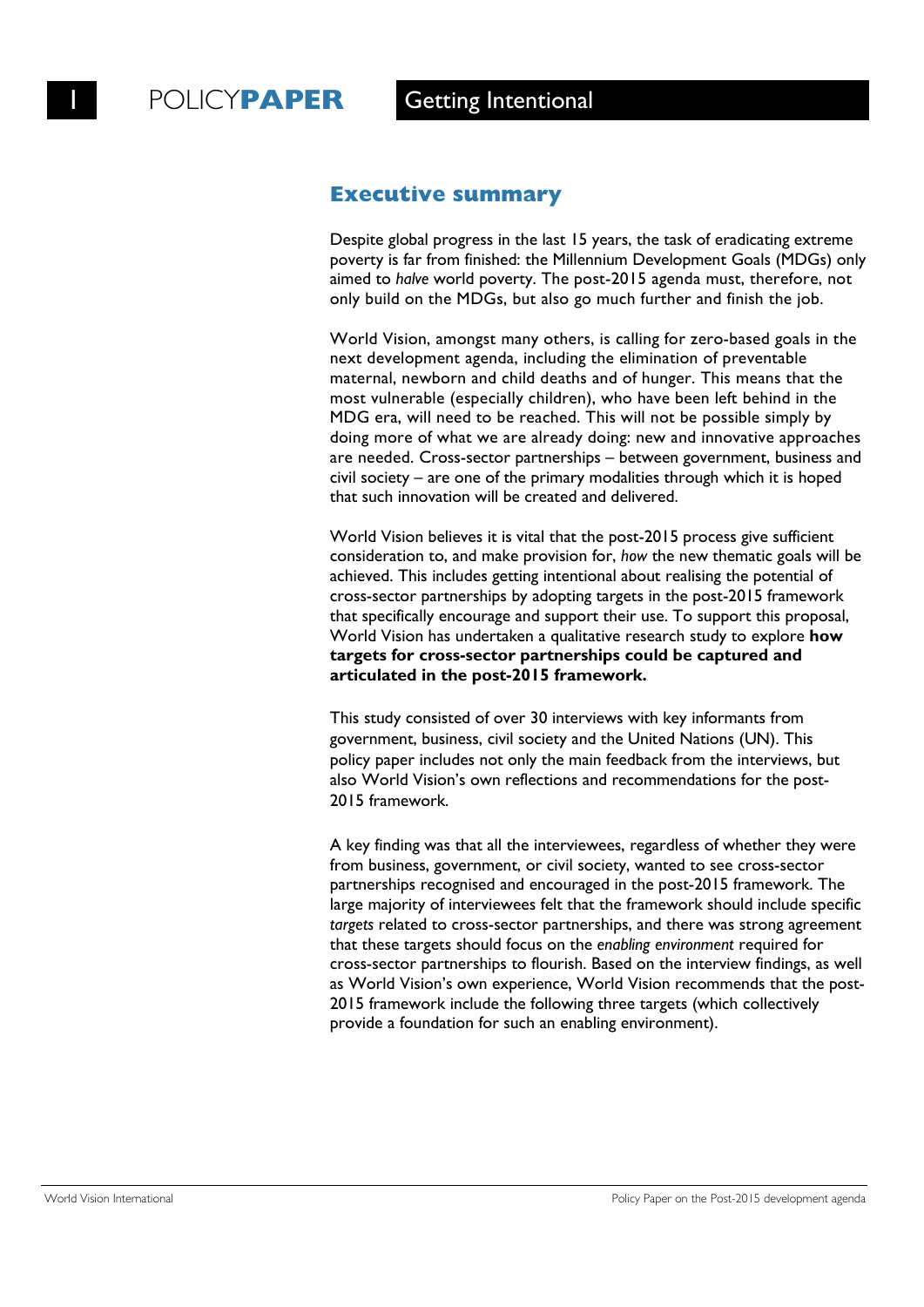### **Recommended targets**

- T1 Particularly in developing countries, by 2020, a single, governmentled, multi-stakeholder platform covering all of the new post-2015 goals is in place enabling the establishment and execution of crosssector partnerships in support of the government's development priorities.
- T2 By 2020, accountability mechanisms are in place for all crosssector partnerships.
- T3 A global, multi-stakeholder issue platform is in place by 2017 for each of the new post-2015 goals, to convene diverse stakeholders and to support alignment with (and link to) national-level platforms.

World Vision recommends that these targets be mainstreamed under each of the thematic goals (i.e. the successors to MDGs 1–7), so that a stronger link is made between the desired outcomes and the means for achieving them. Further, the targets should also be documented under any Global Partnership/Means of Implementation goal. World Vision will be submitting all the recommendations in this paper to the post-2015 process and calling on Member States to support them.

*This paper is part of a short series by World Vision on the subject of business and post-2015. The second pape[r1](#page-29-0) in the series explores in more detail the use of crosssector partnerships to reach the most vulnerable, including the particular challenges of Fragile States.*

World Vision International **Policy Paper on the Post-2015** development agenda **Policy Paper on the Post-2015** development agenda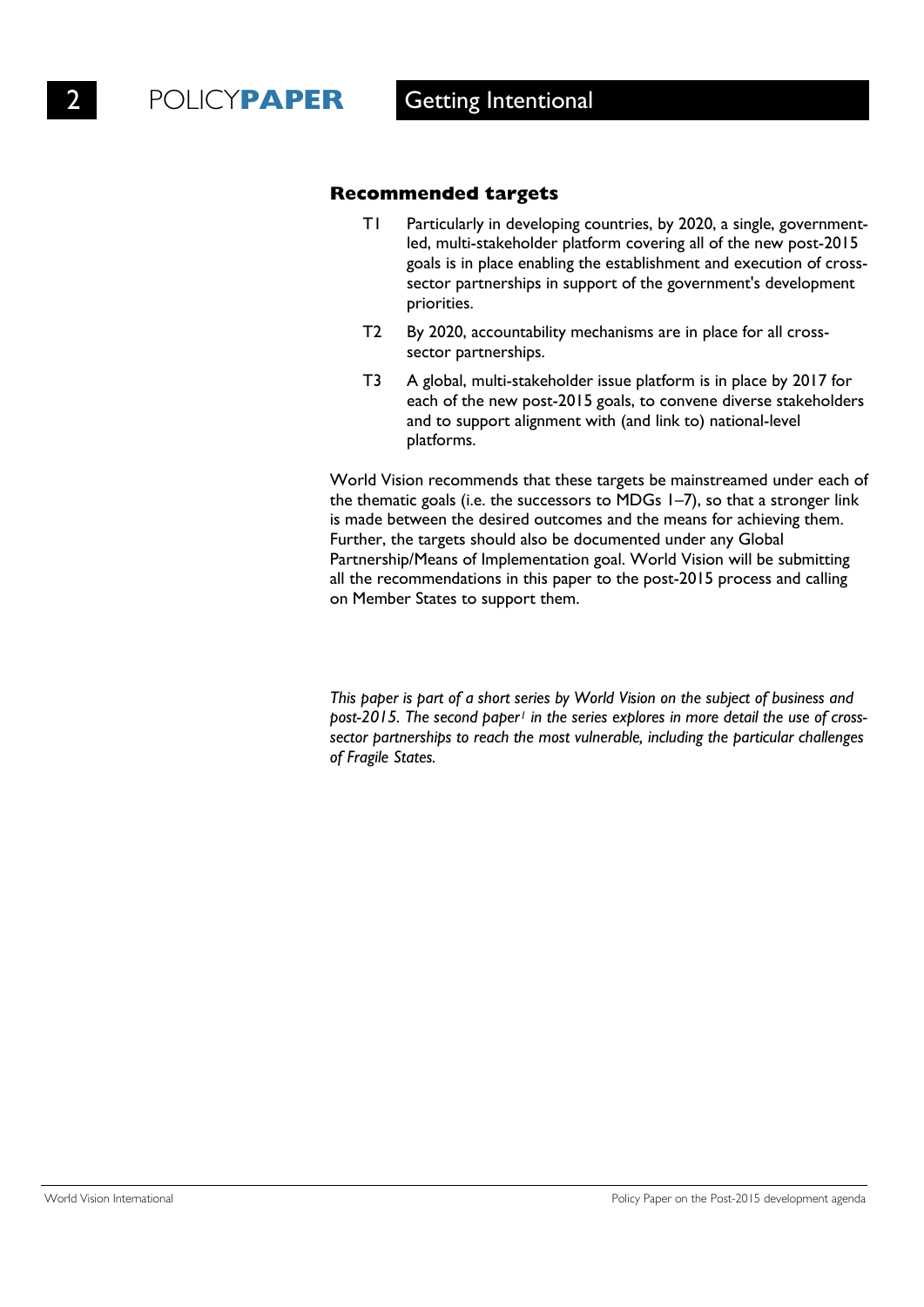### **1. Introduction**

Despite global progress in the last 15 years, poverty persists, with millions of children continuing to die from preventable causes and others failing to reach their potential. Rising levels of inequality, both within and between countries, is highlighting the egregious consequences of poverty more and more starkly. The post-2015 development agenda must not only build on the MDGs, but also go much further, and finish the job.

World Vision believes it is vital that the post-2015 process gives sufficient consideration to and makes provision for *how* the new thematic goals will be achieved. To be successful, the post-2015 framework will need a much more substantive 'how' component than that afforded by MDG 8.[2](#page-30-0) A business-as-usual approach is insufficient and will not deliver the kind of development gains that are essential to reaching zero targets in areas like ending preventable maternal, newborn and child deaths and eliminating hunger.

Cross-sector partnerships<sup>[3](#page-30-1)</sup> – between government, business and civil society (and including the UN and multilaterals) – have been much referenced<sup>[4](#page-30-2)</sup> in the post-2015 discussions to date as a component of the 'how' – the critical 'Means of Implementation' of the next development agenda including in the UN Open Working Group's draft of goals and targets released on 2 June 2014.[5](#page-30-3) Within cross-sector partnerships, partners will typically leverage their respective core knowledge, skills, resources and assets in such a way as to create solutions which none of the partners could have developed on its own. For example, governments might provide technical, policy and regulatory expertise; businesses their product and/or service development, delivery competencies, and value chains; and civil society organisations (CSOs) their understanding of, relationship with and last-mile access to local communities.<sup>[6](#page-30-4)</sup> Whilst there have been a number of helpful contributions<sup>[7](#page-30-5)</sup> made on the current experiences of cross-sector partnerships, it is World Vision's view that the important potential offered by the scaling up of cross-sector partnerships in reaching the most vulnerable (especially children) will not be realised unless it is now underpinned by a strong set of *targets* in the post-2015 framework.

Although business is increasingly viewed, by itself and others, as a development actor (in addition to its critical role as an economic actor), it is still a relative newcomer to this space. As such, whilst this paper touches on the role, contribution and responsibilities of all three partners (government, civil society and business) within cross-sector partnerships, its main focus is on the issues raised by business's participation. For meeting the needs of the most vulnerable, perhaps of most interest is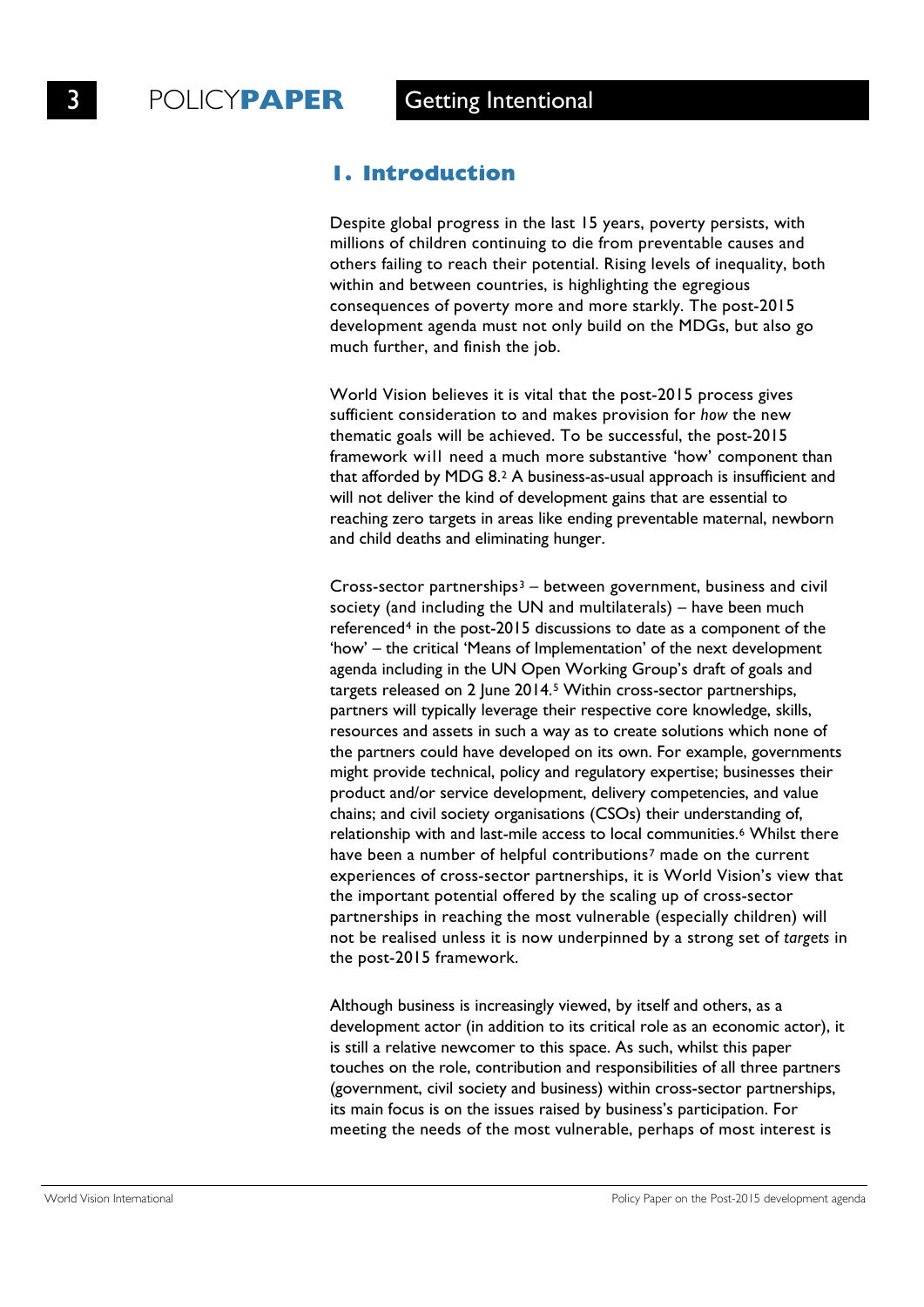the potential innovation that business can bring to address hitherto seemingly intractable challenges. Cross-sector partnerships are one of the primary modalities through which such innovation is expected to be created and delivered.

*(Note that the word* partnership *in this paper, unless otherwise stated, refers to cross-sector partnerships. It does not mean the Global Partnership: rather, cross-sector partnerships are one of the 'Means of Implementation' within the Global Partnership.)*

### **Royal DSM and World Vision partnership**

Royal DSM, the global life and materials science company, and World Vision are working together to achieve lasting progress in global health and development by improving the nutritional status of mothers and children. By 2016, the DSM–World Vision partnership aims to contribute to the reduction of the 165 million children under 5 across the globe who are stunted. The collaboration sees both organisations jointly leverage their expertise, resources and reach in order to address undernutrition – the root cause of stunting and one-third of preventable child deaths.

The flagship of the partnership is the Miller's Pride project in Dar es Salaam which includes close collaboration with the Tanzanian government. This project focuses on fortifying maize flour with essential micronutrients. In addition to the fortification, DSM and World Vision are working with the millers to build business expertise, improve food safety and increase markets and profits for the millers.

World Vision believes that business<sup>[8](#page-31-0)</sup> will be an essential contributor to the effort to achieve a sustainable end to poverty. Business's impact, both good and bad, on the international development space is multifaceted and wide reaching. At its simplest, a healthy and responsible business sector is critically important to the economic development of states, increasing the national resource base and the potential to improve the well-being of citizens. These benefits can be very quickly eroded, however, if companies do not fulfil their basic societal responsibilities, which World Vision believes include the following:

- ensure that their operations and investments 'do no harm' in a country. This includes the need for careful mitigation of the particular risks associated with interventions in fragile contexts
- comply with international standards and voluntary codes of good practice (as well as with legislation)
- respect universal human rights (regardless of country context), including those of the child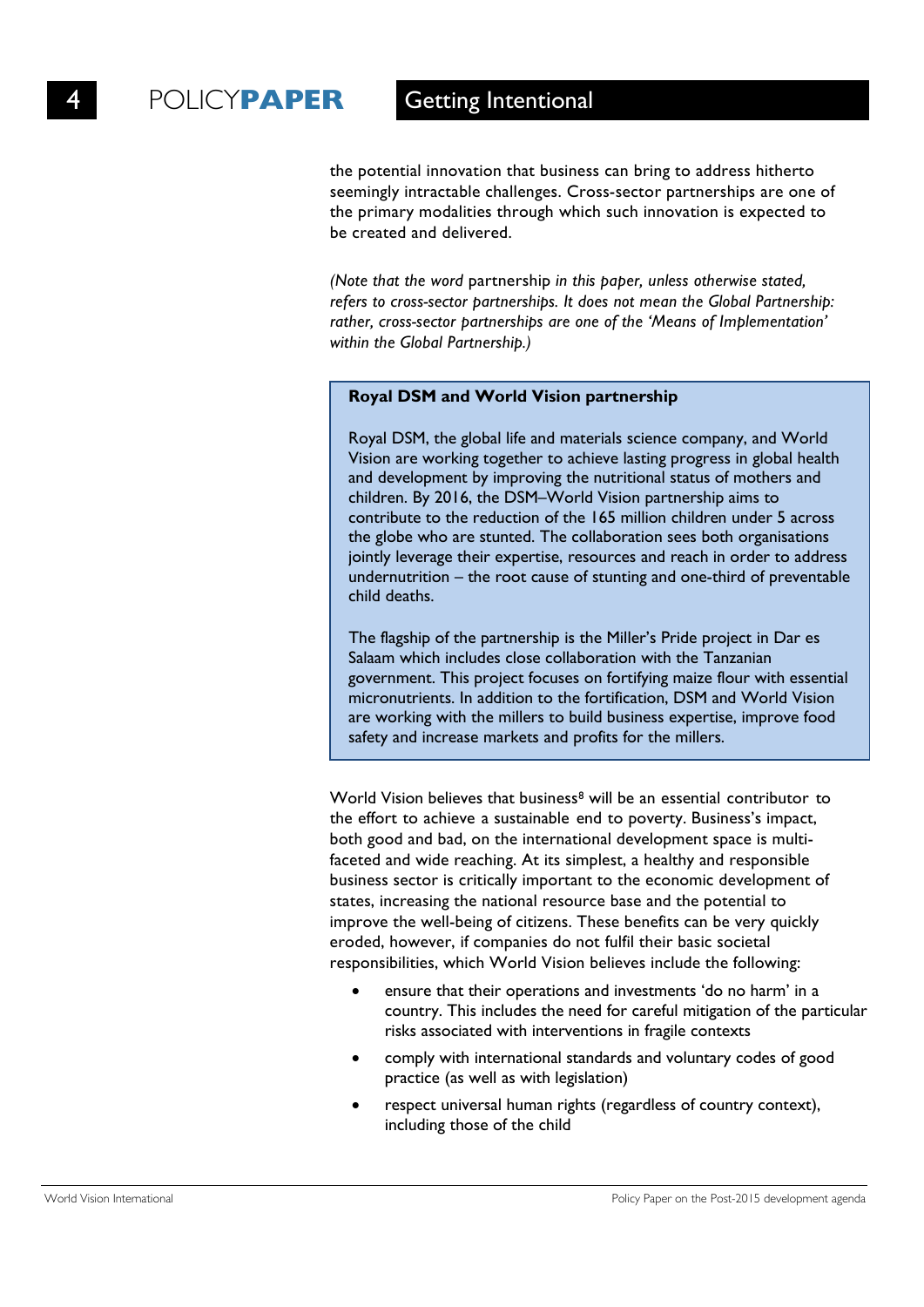- take responsibility for practice within their supply chains, including addressing child labour issues
- provide employment and skills development for the local workforce
- make full and proper payments of taxes, and not employ taxavoidance measures
- continuously earn their 'social license to operate' and not buy it or take it
- commit to transparency and anti-corruption practices
- take a 'sustainability' view of their operations and investments in a country, including proper reporting.

If all the above were consistently fulfilled by all companies, then this in itself would result in a substantial positive impact on the ills of poverty and injustice. Of course, companies often make a broader contribution on international development issues. Philanthropy and corporate social responsibility (CSR) in a variety of modalities are now commonplace in business, as increasingly is a sustainability focus on core business operations. Leading companies are also engaging with concepts such as 'shared value'9 (where economic value is created in a way that also creates value for wider society) and establishing a track record in newer areas such as inclusive, sustainable business models and aligning these activities with their core business. World Vision welcomes all these positive contributions from business, assuming that they are delivered in such a way that they support the full realisation of human rights. World Vision also encourages companies to use their influence to advocate, where necessary, for pro-poor government policies and practices – as well as acting as role models in their own behaviour.

Whilst all of the above aspects of business's impact on the international development landscape are important, this paper focuses on crosssector partnerships. In response to the suggestion above that the post-2015 framework needs to include a strong set of *targets* on crosssector partnerships (and as part of an ongoing engagement with the post-2015 process), World Vision has conducted a qualitative research study seeking to develop recommendations on the following question: **How should targets for cross-sector partnerships be captured and articulated in the post-2015 framework?**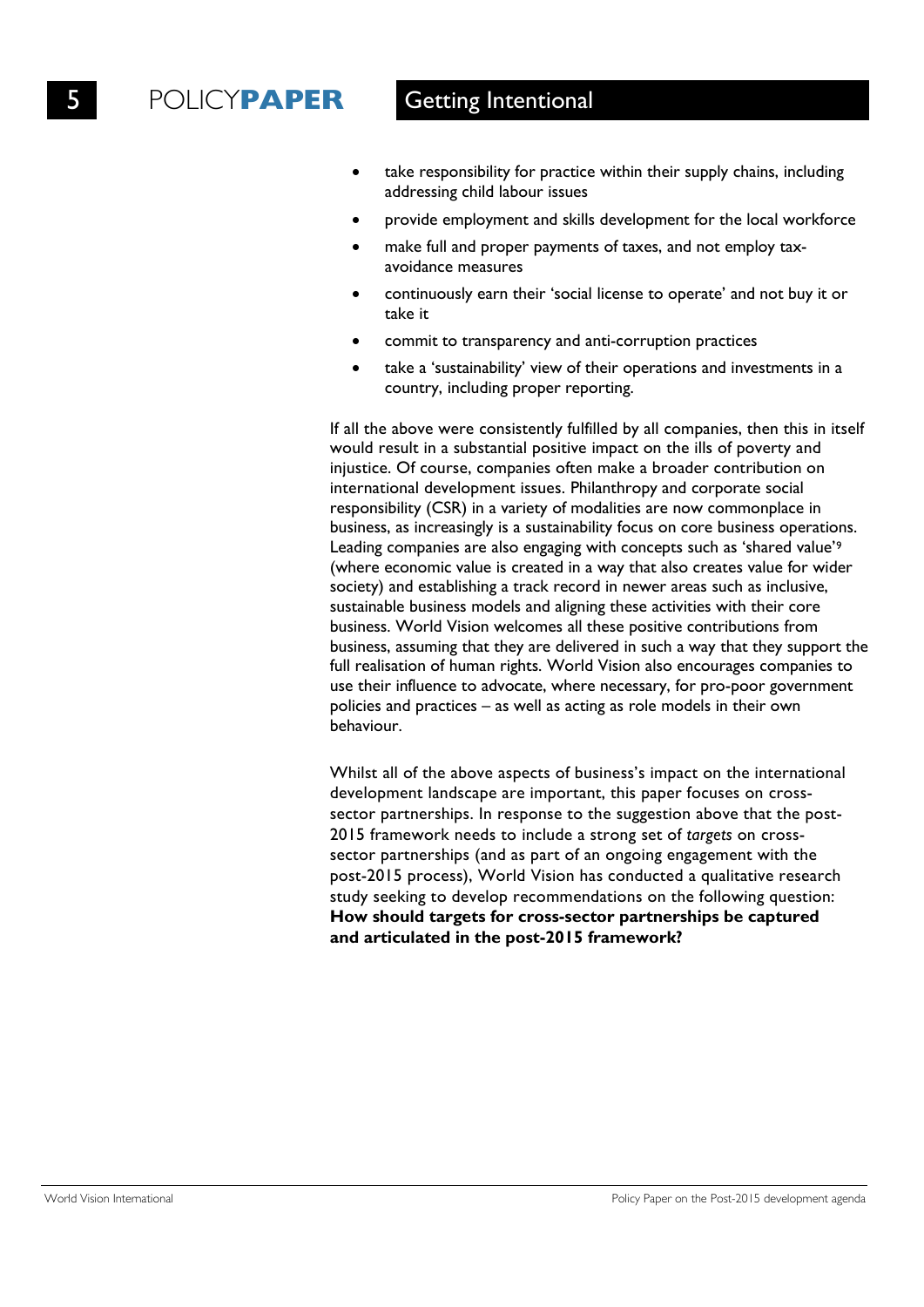'Cross-sector partnerships should play a greater role in the coming years in helping us to deal with various problems related to child and maternal health. It will not be possible again to work on a single-sector basis if we are to achieve success in promoting child and maternal health.'

– Interviewee from Government of the Republic of Indonesia

This paper is part of a short series by World Vision on the subject of business and the post-2015 development agenda.<sup>10</sup> The second paper in the series<sup>11</sup> explores in more detail the use of cross-sector partnerships to reach the most vulnerable, including the particular challenges of Fragile States.

*Please note that, unless otherwise stated, the recommendations made throughout this paper are World Vision's and do not necessarily represent the views of the individuals or organisations interviewed for this study.*



*Friendship, Rwanda © 2014 Jon Warren/World Vision*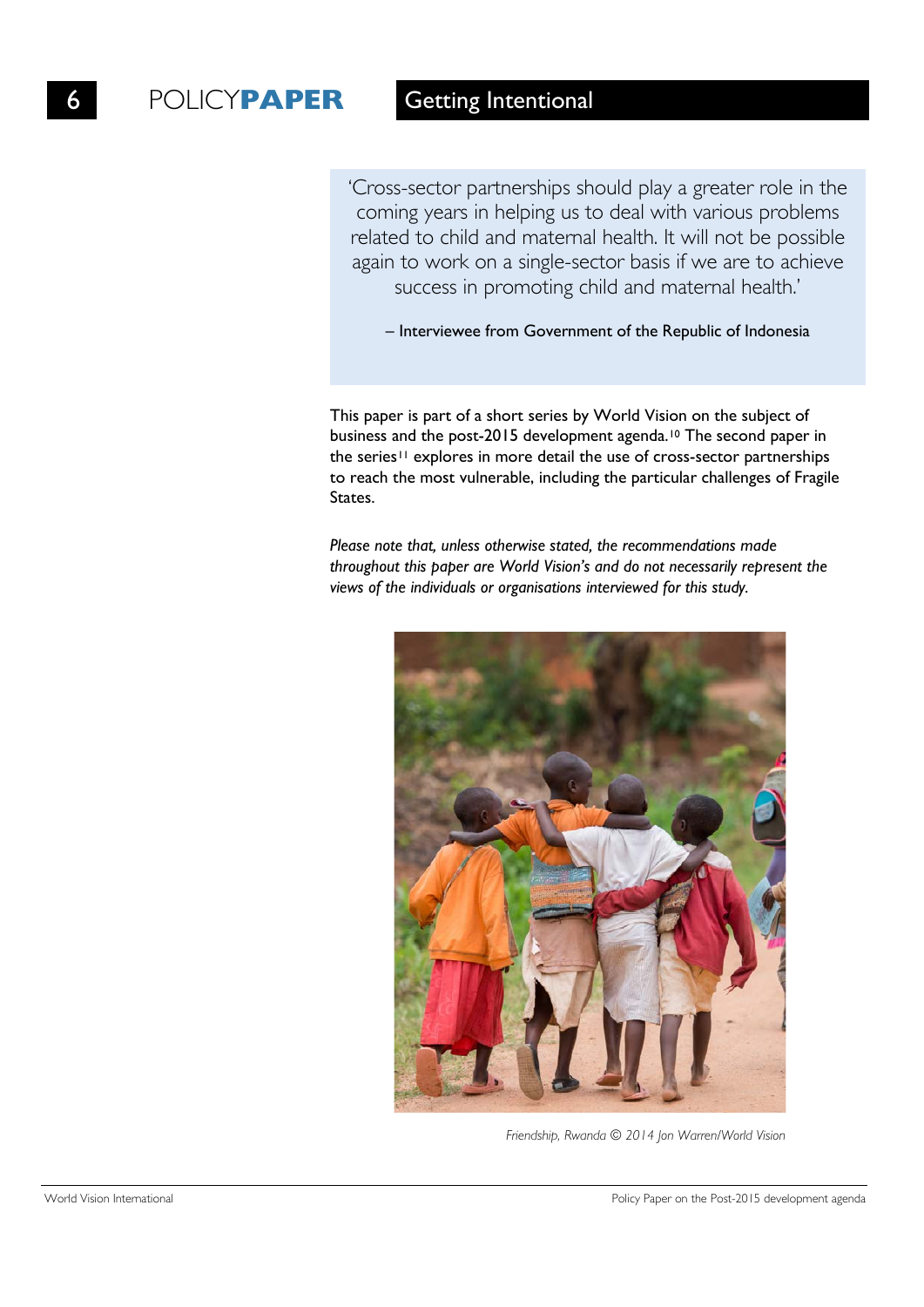### **1.1 Methodology**

The study consisted of over 30 initial interviews with key informants from government, business, civil society and the UN; a list of the organisations that participated is provided at the start of this paper. The interviews were semi-structured, meaning that flexibility was applied to the question set dependent on the flow and focus of each discussion. The interviews (most of them held during March 2014) were conducted by World Vision staff; each one was typically an hour in length, and the large majority of them were conducted over the phone.

The findings from the initial interviews were first published in a discussion paper,<sup>12</sup> after which consultations were held to test the proposed recommendations. This phase included an additional four interviews and a consultation event on12 June 2014 in New York (hosted by the UN Foundation) at which 15 organisations including missions, businesses, civil society organisations and UN agencies provided comments on the discussion paper.

To provide a focus for the interviews, and some coherence across them, the study was placed in the context of the Health & Nutrition space, with interviewees being selected, in part, because of their organisation's involvement in that sector. However, it is felt that the large majority of the following findings and proposals are equally relevant across most development sectors and issues.

This policy paper includes not only feedback from the interviews and the later consultations but also World Vision's own reflections, based on both the data generated by the study and its own experience as a development actor. Specifically, the paper puts forward a number of recommendations for the post-2015 framework that World Vision will be submitting to the post-2015 process and calling on Member States to support.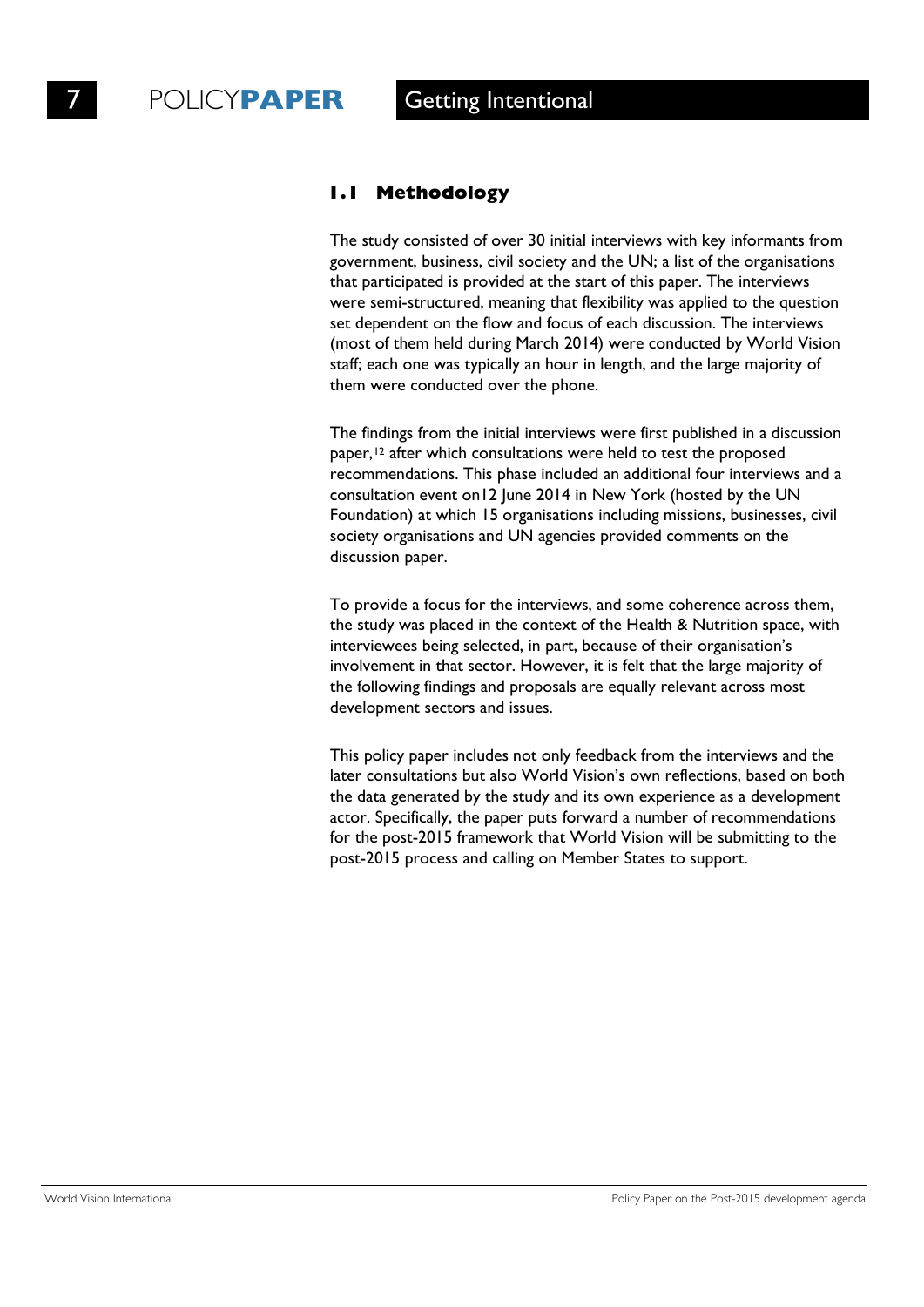## **2. Including targets on cross-sector partnerships in the post-2015 framework**

Regardless of whether they were from business, government or civil society, all the interviewees wanted to see cross-sector partnerships recognised and encouraged in the post-2015 framework. (Interviewees recognised that adopting a cross-sector partnership approach, whilst often appropriate, is not always the right answer, but they felt that encouragement to shift away from single-sector solutions as a default setting is needed.)

The large majority of interviewees felt that the framework should include *specific targets* related to cross-sector partnerships:

- in order to reflect the importance of cross-sector partnerships as an implementation approach (on the basis that no one sector alone can solve the majority of issues being addressed)
- as a corrective response to the lack of focus on structure and systems for implementation in the MDGs; and/or
- to underline the role of business as a partner in development; interviewees from business, in particular, were keen for companies not to be regarded solely as implementers or contractors (or cash cows) for pre-generated solutions. (A partner has rights and responsibilities within a partnership at all phases of the process from co-creation of solutions through full implementation.)

'The private sector is often called to contribute to an approach on which it had no say. This is difficult. Business needs to be given a voice in the process of designing the approach. This will enable substantive involvement.'

#### – Interviewee from GBCHealth

The remainder of the interviewees suggested that, instead of targets, crosssector partnerships should be referenced in the narrative of the post-2015 framework, potentially in a set of high-level implementation principles. This approach was preferred either because it was felt that actual targets should be reserved for outcomes and not process, or because targets were perceived as too prescriptive and it was thought that context should drive the choice of implementation approach.

As to the *content* of targets on cross-sector partnerships, there was a universal rejection amongst those interviewed of any options that focused on quantifiers, such as the 'numbers of partnerships' or 'resources raised through partnerships'. Instead, there was *strong* agreement that targets should be created (and included in the framework) that focus on the *enabling environment* required for cross-sector partnerships to flourish.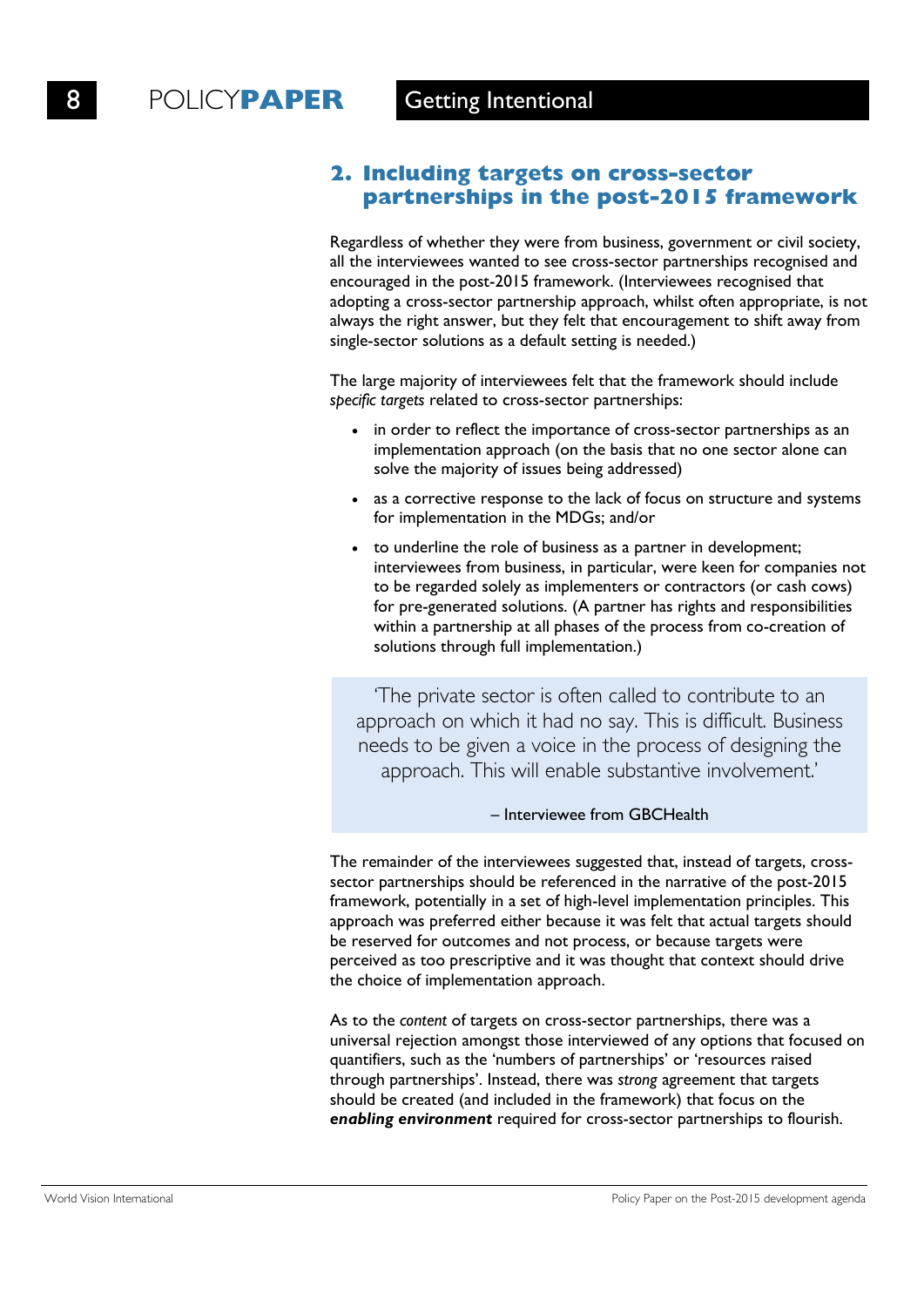'Success [of partnerships] depends to a large extent on creating an environment in which collaboration can thrive.'13

Discussions with interviewees then focused on exploring what specific elements would be critical for such an 'enabling environment' – particularly at the country level. Based on the findings of these interviews, as well as World Vision's own experience, **World Vision recommends that the post-2015 framework include the following three targets related to cross-sector partnerships**:

- T1 Particularly in developing countries, by 2020, a single, governmentled, multi-stakeholder platform covering all of the new post-2015 goals is in place enabling the establishment and execution of crosssector partnerships in support of the government's development priorities.
- T2 By 2020, accountability mechanisms are in place for all cross-sector partnerships.
- T3 A global, multi-stakeholder issue platform is in place by 2017 for each of the new post-2015 goals to convene diverse stakeholders and to support alignment with (and link to) national-level platforms.

Collectively, these targets provide a foundation for an *enabling environment* for cross-sector partnerships. Each target is explored in detail below.

'Whatever goals … are agreed upon, equally as important will be the structures that enable their full implementation and accountability.'<sup>14</sup>

# **2.1 National level**

### *T1 Particularly in developing countries,* <sup>15</sup> *by 2020, a single, government-led, multi-stakeholder platform covering all of the new post-2015 goals is in place enabling the establishment and execution of cross-sector partnerships in support of the government's development priorities.*

It is governments that are the primary duty bearers for their country's development, and they must take leadership and ownership of it, 16, 17, 18 particularly on matters of public policy (it is important that undue influence is not exerted, from other actors, in this area). World Vision suggests that the most fundamental requirement for successful cross-sector partnerships is that they form part of a coherent whole *within an overall, government-led, national development plan* – and not form a series of one-off, unrelated projects. T1 (above) reflects both this and the agreement from interviewees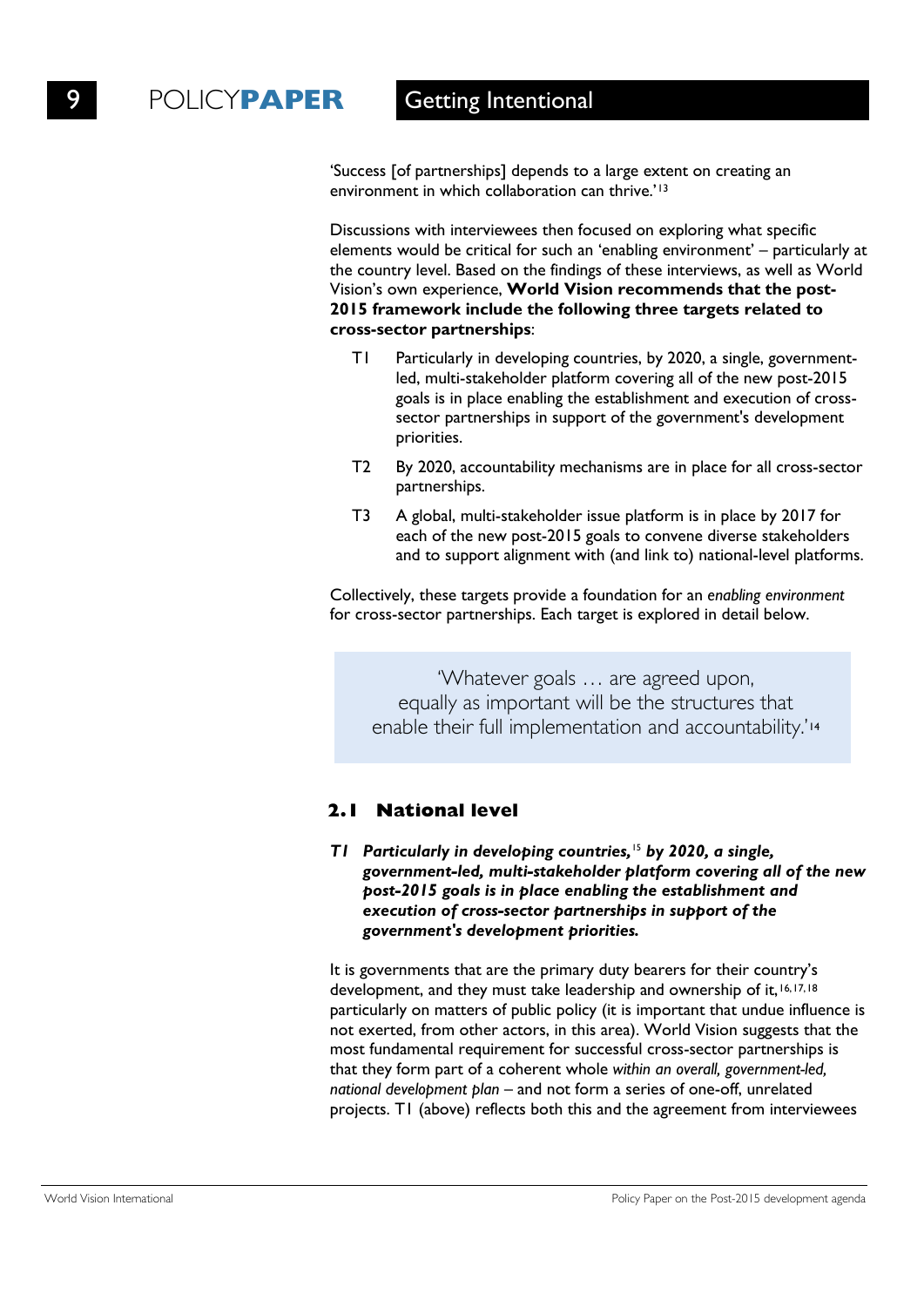that multi-sector collaborations should be embedded in development planning at the country level.

A number of interviewees observed that governments often struggle with internal coordination, i.e. between government ministries, and that this lack of coordination internally makes it very hard for external stakeholders to know how and where to engage. Many interviewees welcomed World Vision's suggestion that a clear entry point be established, primarily in developing countries, for engagement with government on all the new post-2015 goals.

'We can spend a lot of time trying to figure out who to talk to in a government about partnering – a clear focal point for engagement would be very helpful.'

– Interviewee from Pfizer

World Vision proposes that this 'focal point' take the form of a clearly identified single, action-oriented, multi-stakeholder platform, covering all the new post-2015 goals, with an objective to coordinate development actors<sup>19</sup> and encourage and support cross-sector partnerships (where appropriate) – and, overall, to provide and promote the enabling environment needed for cross-sector partnerships at the national level.20 Such a 'central' platform will require investment (see the section below on Financial and Technical Assistance), but this will be offset by efficiencies that will accrue from the platform as part of creating an effective 'pipeline'21 of innovative partnerships.

Importantly, it is proposed that this platform be led by government based on its development plan and priorities. The convening role could be played by government or contracted to a trusted third party (e.g. the UN) by government depending on, amongst other factors, the state's capacity to carry out this function effectively.

'Governments should have the responsibility to convene companies around their national development priorities.'

– Interviewee from Merck for Mothers

Recommendations were gathered from the interviewees regarding the characteristics and functions of such national platforms:

- a single, clear entry point, convening a diverse set of stakeholders, including government departments, business and civil society, to come together to develop a shared understanding of government's national development priorities
- a collaborative space in which to map interests and resources of all actors against the national development priorities, with a view to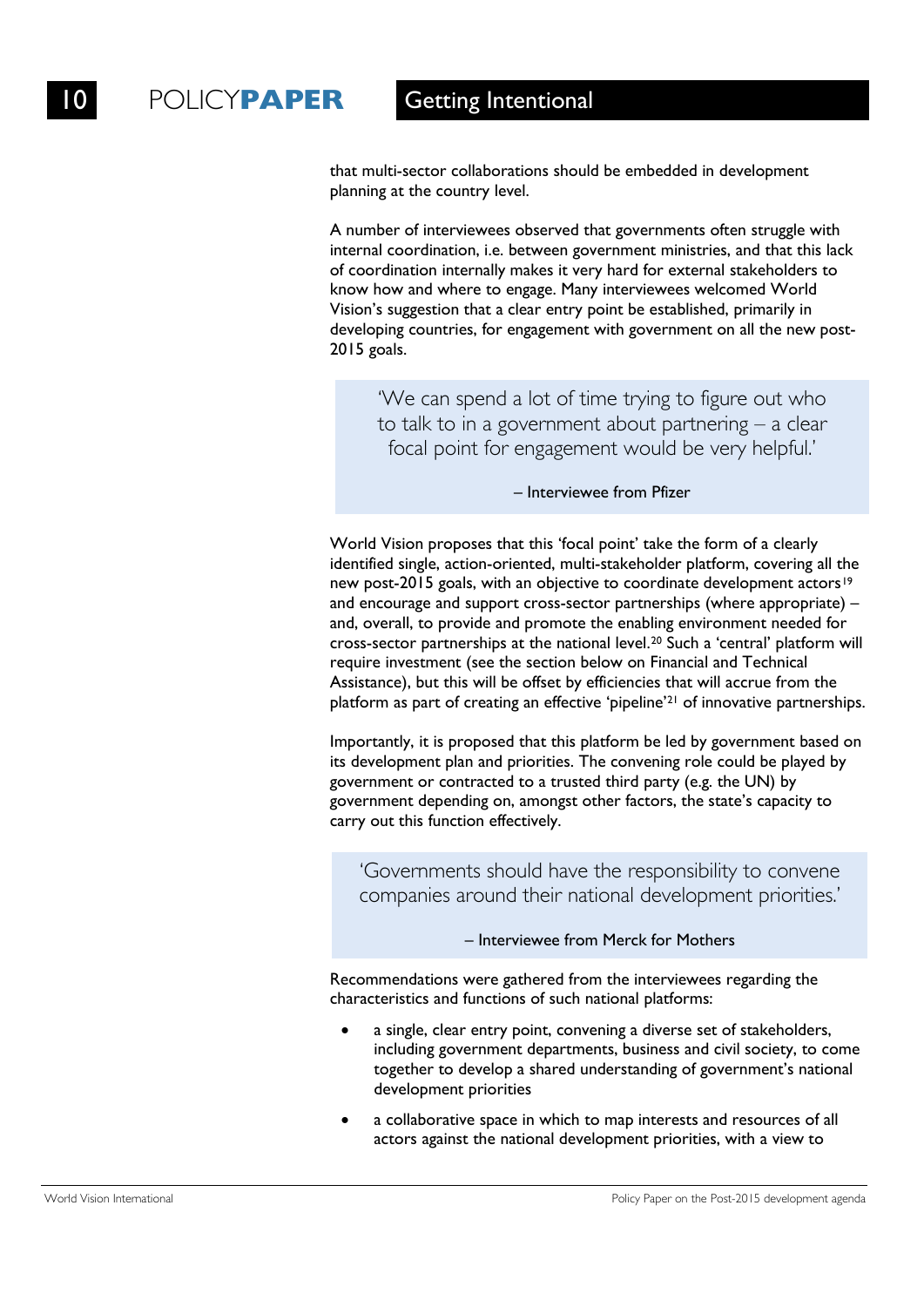generating and assessing solutions and approaches, and where appropriate catalysing cross-sector partnerships<sup>22</sup>

- action oriented (not a 'talk shop') and results focused
- in contexts where there are few or no existing platforms, the national MS platform described above could, for example, support separate clusters for each of the new post-2015 goals (one cluster per goal), allowing organisations to focus their attention tightly on the appropriate goals (of interest to them) whilst still having to navigate through only one platform (see Figure 1 on page 18).
- strong coordination of development actors would be the minimum function to be delivered by a platform; other services to support crosssector partnerships could also be delivered by/through the platform – for example, partnership brokering,23 an accountability function, needs/market analysis, risk analysis, due-diligence processes, sharing best practice<sup>24</sup> and capacity building of partnerships and organisations to be fit-for-purpose to partner.25

It is important to note that 'one size will not fit all' in the design of these national platforms and their linkages to cover all the post-2015 goals. Context is critical.

Firstly, World Vision strongly recommends that T1 is met by building on structures and systems that are already in place. So, a key consideration for the design process would be the current eco-system, i.e. the existing platforms and networks in-country. Some countries will already have a number of these different platforms and networks, but some may focus on just a single issue, some are for business participants only, some are focused solely on donor coordination, and so on. In these contexts it is suggested that consideration be given to retooling one of these existing platforms to become the 'central' or 'lead' national multi-stakeholder platform referred to in T1. In such an instance, rather than housing all the proposed goal-focused clusters within the platform (as suggested above), this new, re-tooled platform would build effective linkages to other, relevant, existing platforms.

The second main contextual consideration is capacity. The capacity of a government to deliver on T1 is likely to vary considerably from country to country. Whilst the government should, World Vision believes, always be the *lead* actor in these proposed (T1) platforms, the design process should consider whether or not the government has the necessary capacity to act as convenor for the platform or whether this role would be performed more effectively by a third party (e.g. the UN). Also in relation to capacity, the design should determine the right attributes for an *inaugural* platform for that country, with a forward plan to add functionality to the platform over time (and with the benefit of experience) as capacity and resources allow. Note that the sections below on 'Financial and Technical Assistance' and T3 address the need for capacity-building support both from donor countries and at the global level. It is recognised that context and capacity are

World Vision International **Policy Paper on the Post-2015** development agenda **Policy Paper on the Post-2015** development agenda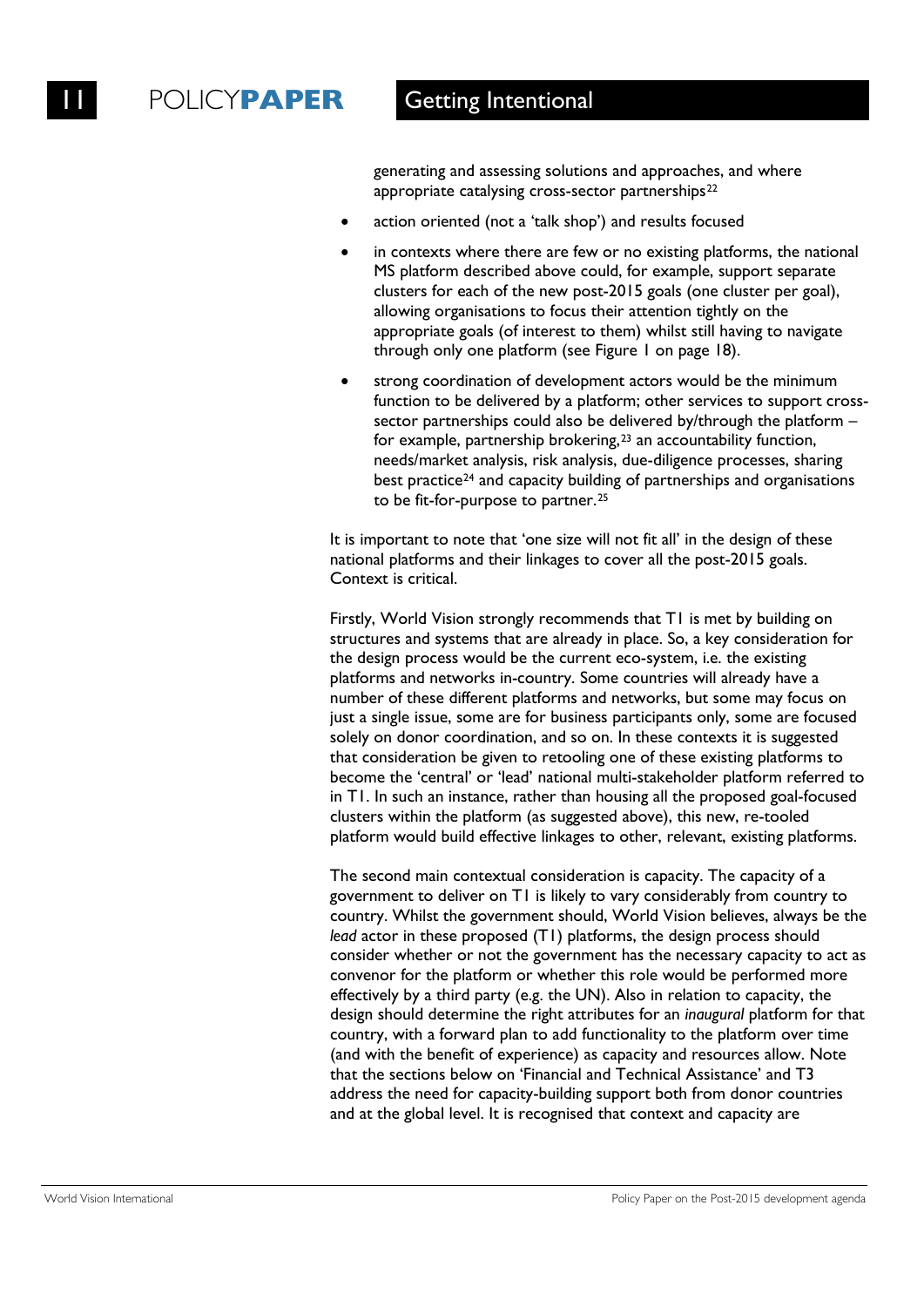particularly acute for Fragile States: fragile contexts are explored further in the second paper in this series.26

World Vision also recognises that a number of platforms not dissimilar to the concept being described in T1 are currently being piloted.27 The relevant learnings from these programmes should be incorporated into a set of guidance notes as an input to the in-country design process suggested above.

In terms of leadership and the ability to generate and sustain momentum, experience from the Scaling Up Nutrition (SUN) movement (see text box) suggests that having such platforms positioned as presidential or primeministerial decrees can be an important contributing factor in a platform's success.28

### **Scaling Up Nutrition national multi-stakeholder platforms**

Scaling Up Nutrition (SUN) is a global movement of fifty governments and donors, civil society organisations, multilaterals, private sector and other actors. The aim of the movement is to catalyse and scale up current efforts to improve nutrition, particularly for pregnant women and children under two, who are the most vulnerable to undernutrition. All SUN countries have either already established a national multistakeholder platform or are in the process of doing so. In addition to government ministries, many of these platforms include civil society organisations, UN agencies, and donors. Some also include the private sector and academia. There is much that is being learned regarding the effectiveness of these platforms from this growing body of experience.

As the single entry point, the national platform offers the potential to catalyse industry-wide partnerships and initiatives as well as brokering discrete crosssector partnerships. World Vision therefore proposes that, in terms of business involvement in the national platforms, small- and medium-sized enterprises (SMEs), possibly through industry associations and/or UN Global Compact Local Networks, should be included, as far as possible – as well as a wide representation of national and multi-national companies (particularly in critical industries). In developing countries, SMEs play a key role in achieving inclusive economic growth and job creation<sup>29</sup> and so should be targeted as a key stakeholder group.

As a further building block to developing an enabling environment, several interviewees also wanted to see governments putting in place both incentives (financial and non-financial) and disincentives (including regulation) to help align business practice and investment with national development priorities and policy – e.g. so as to promote inclusive and sustainable business and encourage involvement in cross-sector partnerships.30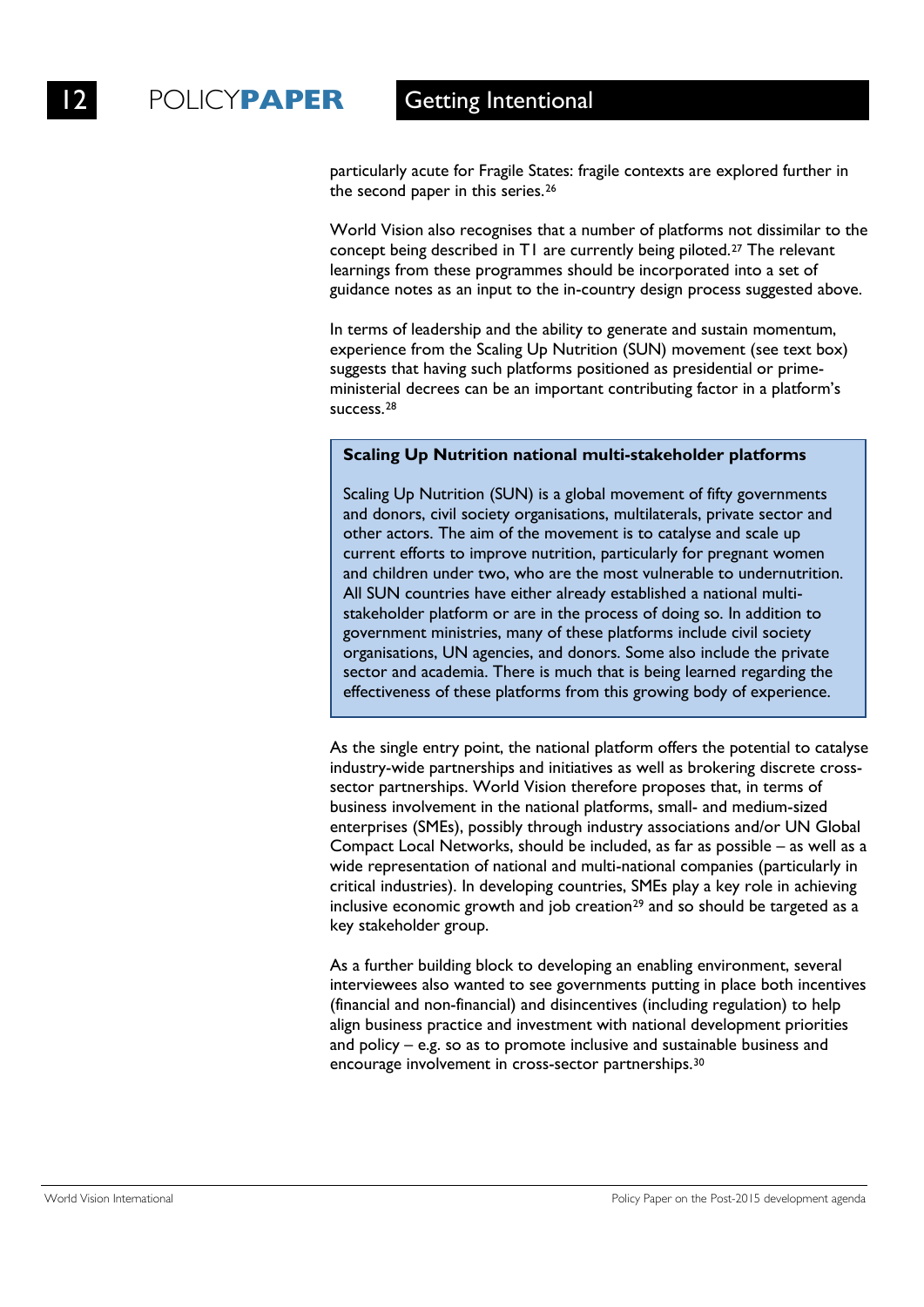### *T2 By 2020, accountability mechanisms are in place for all crosssector partnerships.*

World Vision recognises that power imbalances,<sup>31</sup> vested interests, and conflicts of interest can and do exist between organisations in cross-sector partnerships. And a key concern raised by interviewees was the need for effective accountability mechanisms around partnerships. Accountability regarding cross-sector partnerships was also a consistent theme at the Joint Event of the General Assembly and the Economic and Social Council (April 2014) titled 'The Role of Partnerships in the Implementation of the Post-2015 Development Agenda'. And partnerships have been criticised recently in some quarters<sup>32,33</sup> with regard to transparency, accountability and governance.

A key driver for improving accountability is the need to address the current low level of trust among different sectors of society<sup>34</sup> (keenly felt, for example, in the nutrition sector). Corruption linked to government-business relations, for example, is a key area of concern. Low trust constrains the uptake of cross-sector partnerships. When trust is low, risks (e.g. related to reputation and performance) are perceived to be higher, and organisations are less likely to collaborate. Companies tend to avoid investing in countries where governments have a poor accountability record. Where the marketplace is not effectively regulated, responsible companies may be undercut by less scrupulous ones. When companies have a poor accountability track record, CSOs and governments are less keen to partner with them.

Three modalities of accountability emerged from the interviews as being critical for cross-sector partnerships to flourish:

- i. the internal accountability *within* a cross-sector partnership (i.e. between partners)
- ii. the external accountability *of* the cross-sector partnership, to citizens, donors and other stakeholders
- iii. the individual accountability of each partner.

Requirements for good internal accountability include the need for strong management and reporting mechanisms to be built into the partnership's operating model. Even before this, however, is a need for strong processes for *selecting* partners. For example, World Vision recommends that all governments have due-diligence procedures in place to assess whether and how to engage with specific companies – there is perhaps a (supporting) role in this for governments of the countries in which a company is based. Due diligence should include, amongst other things, consideration of the following: conflict of interest (which can arise for organisations from any societal sector);<sup>35</sup> social responsibility of value chains, e.g. with regard to child labour;<sup>36</sup> adherence to the UN Guiding Principles on Business and Human Rights,<sup>37</sup> and application of the Child Rights and Business Principles.<sup>38</sup>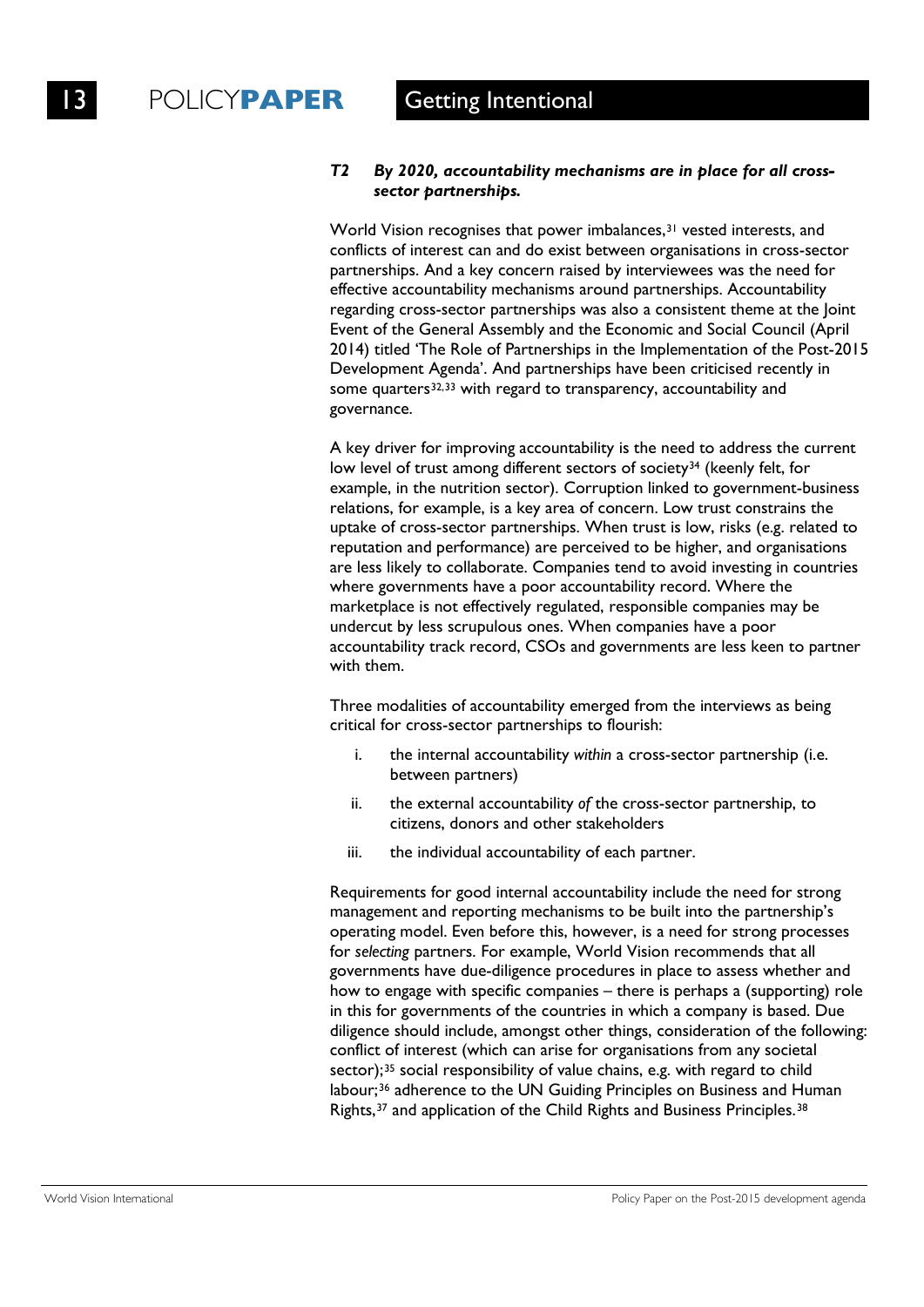External accountability must include tracking and reporting on the impact of, and return on, public resources invested; it would be good practice, also, to have established criteria for assessing proposed government investments in cross-sector partnerships. As an example, RightingFinance recently suggested: 'Fiscal resources should only be applied to support the private sector in instances where it can be demonstrated concretely that a) such allocation will advance certain rights, b) this is a more effective use of such resources than through public investment, c) mechanisms exist for the transparent and public participation of those affected by the use of those resources and d) performance in meeting the promised targets will be evaluated and monitored periodically, with lack of compliance credibly giving rise to a withdrawal of the fiscal support.<sup>'39</sup> The usual principles and checks on additionality of funding (whether public or private) should also be applied.

As noted above, in addition to the need for effective accountability measures for cross-sector partnerships themselves, interviewees were also clear that the accountability of the partners – government, business and civil society organisations (and potentially including the UN and multilaterals) – as independent actors is also a significant factor affecting the overall accountability of a partnership. There is plenty of scope for all development actors to improve their individual accountability.<sup>40,41</sup> Indeed, World Vision believes that improved accountability mechanisms spanning from local to global levels are essential to the success of the new development agenda.<sup>42</sup>

In the first instance, governments themselves must meet the highest standards of accountability. Social accountability mechanisms that can equip government and citizens to work constructively together are a critical component for improving performance on essential services.43 World Vision is currently supporting more than 300 programmes in 34 countries to implement the Citizen Voice and Action approach to social accountability. The tools in this approach include scorecards, social audits, and public expenditure tracking along with interface meetings (between government and communities) to encourage dialogue and debate. Together, these interventions serve to strengthen the accountability relationship between governments and their citizens.

Integrated sustainability reporting on social, environment and financial impact was identified by interviewees as being a basic, critical component of business accountability. There was also a call from some interviewees (from across all three sectors) for governments to make sustainability reporting mandatory for companies above a certain market capitalisation.<sup>44,45</sup>

Governments must also enforce business adherence to universal principles on labour, environment, anticorruption and human rights, as articulated in international agreements including the UN Guiding Principles on Business and Human Rights<sup>46,47</sup> and the UN Global Compact's ten principles.<sup>48</sup> Not all companies operate ethically or act to minimise their negative impacts, much less advance positive impacts. 'Government must ... continue its essential role to set standards and create regulation that will encourage and reward responsible, pro-society business and prevent irresponsible business from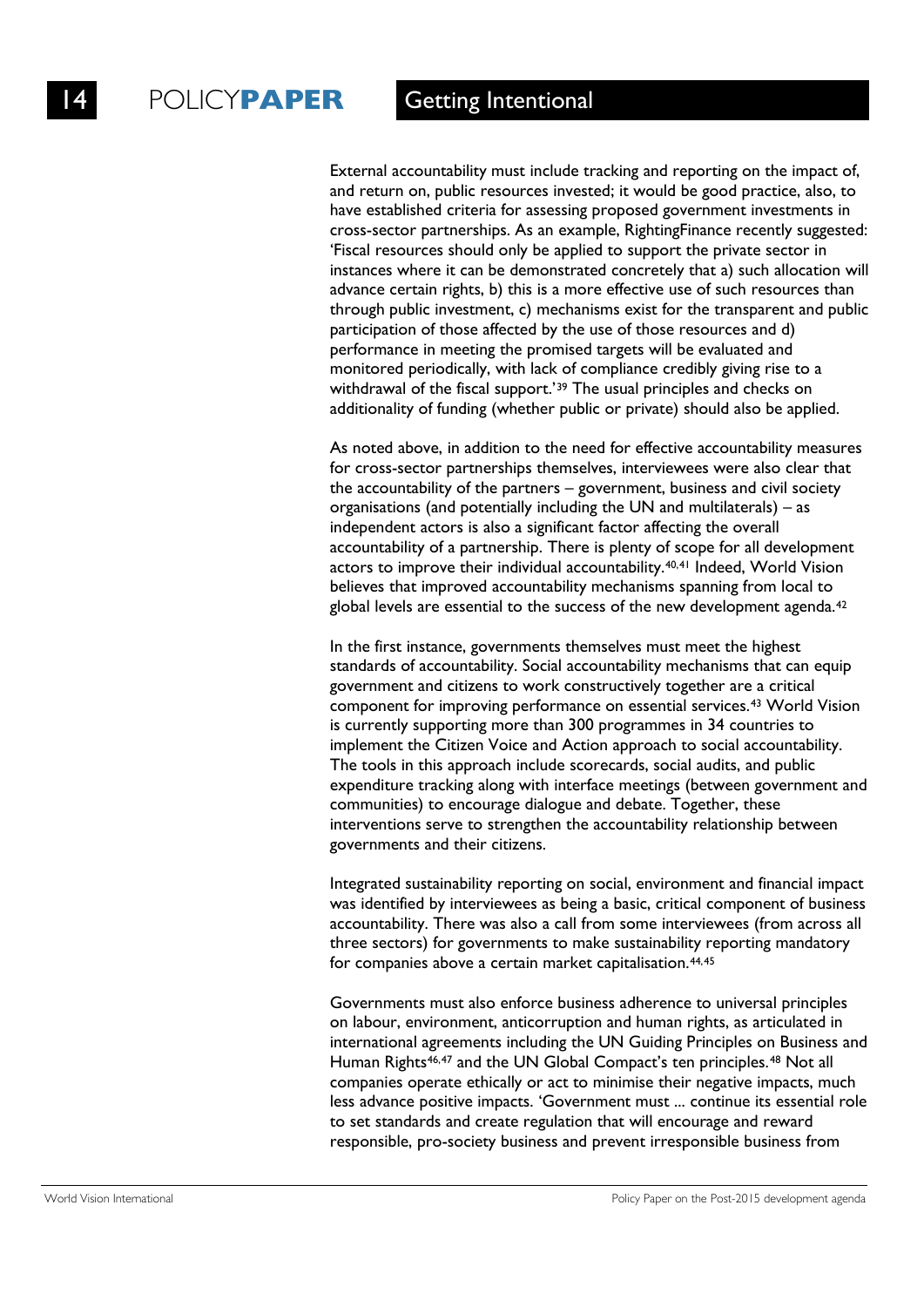benefitting at the expense of society.'*<sup>49</sup>* The role of government extends well beyond creating a positive, enabling environment for business (and crosssector partnerships), not least to its responsibility to protect human rights.

Clearly, CSOs can play a key role in ensuring that citizens, especially the poor and marginalised, are well informed and have a voice, so that private-sector and/or public-sector actors are held to account.50 'Multi-stakeholder partnerships have operated at their best, particularly from an accountability standpoint, when NGO partners have been at the heart of them' (interviewee from the National Resources Defense Council). However, to ensure CSOs have the continued legitimacy necessary to play this role, they have to continuously improve their own approaches to accountability. In 2008, a group of leading international NGOs (INGOs) initiated a partnership with the Global Reporting Initiative (GRI) – widely recognised as a leader in sustainability reporting for the corporate sector – to develop a comparable standard of accountability reporting (the GRI NGO Sector Supplement) for NGOs. In addition to annual reporting, the INGO Accountability Charter requires review by an independent panel of experts – with reports and feedback in the public domain – and also has a complaints mechanism. World Vision reports under this framework.51 Initiatives such as these not only help to build the accountability performance of CSOs but also, where frameworks are leveraged cross-sector (as in this case), a common understanding of key accountability drivers and issues can be built.

Finally, notwithstanding all of the above, it is important to note that interviewees also made the point that accountability mechanisms for crosssector partnerships need to be proportionate. If the cost of meeting accountability requirements rises too high – and this could be the case for organisations from any sector – then potentially beneficial collaborations will fail to materialise.



*World Vision–sponsored child enjoying the water from a newly installed well, Cambodia ©2011 Jerry Galea/World Vision*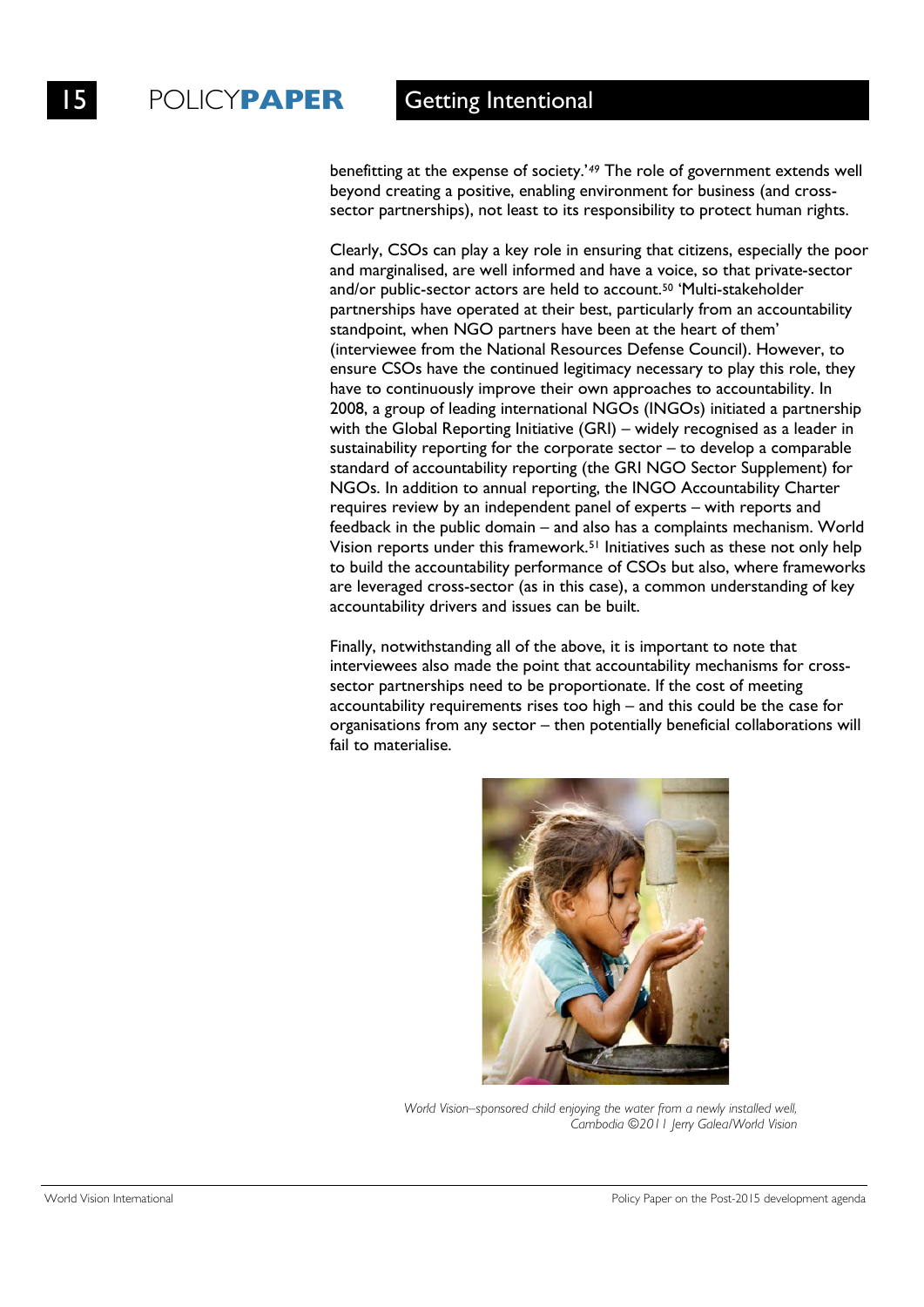### **Financial and Technical Assistance**

The responsibilities associated with effective and transparent achievement of T1 and T2 (above) lie primarily with developing countries. It is also clear that new investment – either from repurposing of existing funds or, more likely, new funding – would be needed for T1 and T2 to be met. There is, therefore, a complementary responsibility for donor countries (including developing countries through South-South cooperation) to commit to the provision of financial and technical assistance to developing country governments to enable T1 and T2 to be achieved.

World Vision recommends that financial support from donors take the form of 'seed funding' to cover (a proportion) of the initial investment *only*, and that from the outset, countries with a national platform develop a sustainable funding model such that over a specified amount of time their platform is selffunded. For example, this could be achieved through a combination of host government funds and fees contributed by 'users' of the platform – with different rates for different actors. Such a multi-stakeholder funding model would seem appropriate for a multi-stakeholder platform, where those who share the benefits from the efficiencies that the platform is intended to bring, also share the investment and ongoing costs. South-South learning should be leveraged wherever possible, especially in terms of technical support for platform design and management.

## **2.2 Global level**

### *T3 A global, multi-stakeholder issue platform is in place by 2017 for each of the new post-2015 goals, to convene diverse stakeholders and to support alignment with (and link to) national-level platforms.*

Just as at the national level, so at the global level, discussions with interviewees revealed strong support for World Vision's proposal of multistakeholder platforms. At the global level this would mean a global, multistakeholder issue platform (GMSIP) for *each* goal. Identifying a clear, single entry point for each goal in this way, at the global level, was viewed by most interviewees as potentially very valuable. Such platforms could provide not only a central element of the post-2015 implementation architecture, but also a possible way forward from the current complexity at the global level, where multiple partnerships and initiatives (on the MDGs) all compete for attention.

Interviewees favoured a 'light touch' platform at the global level, with strong linkages to the national multi-stakeholder platforms and goal clusters proposed under T1 above. These linkages would enable organisations to identify more easily potential partners at country level.<sup>52</sup> The following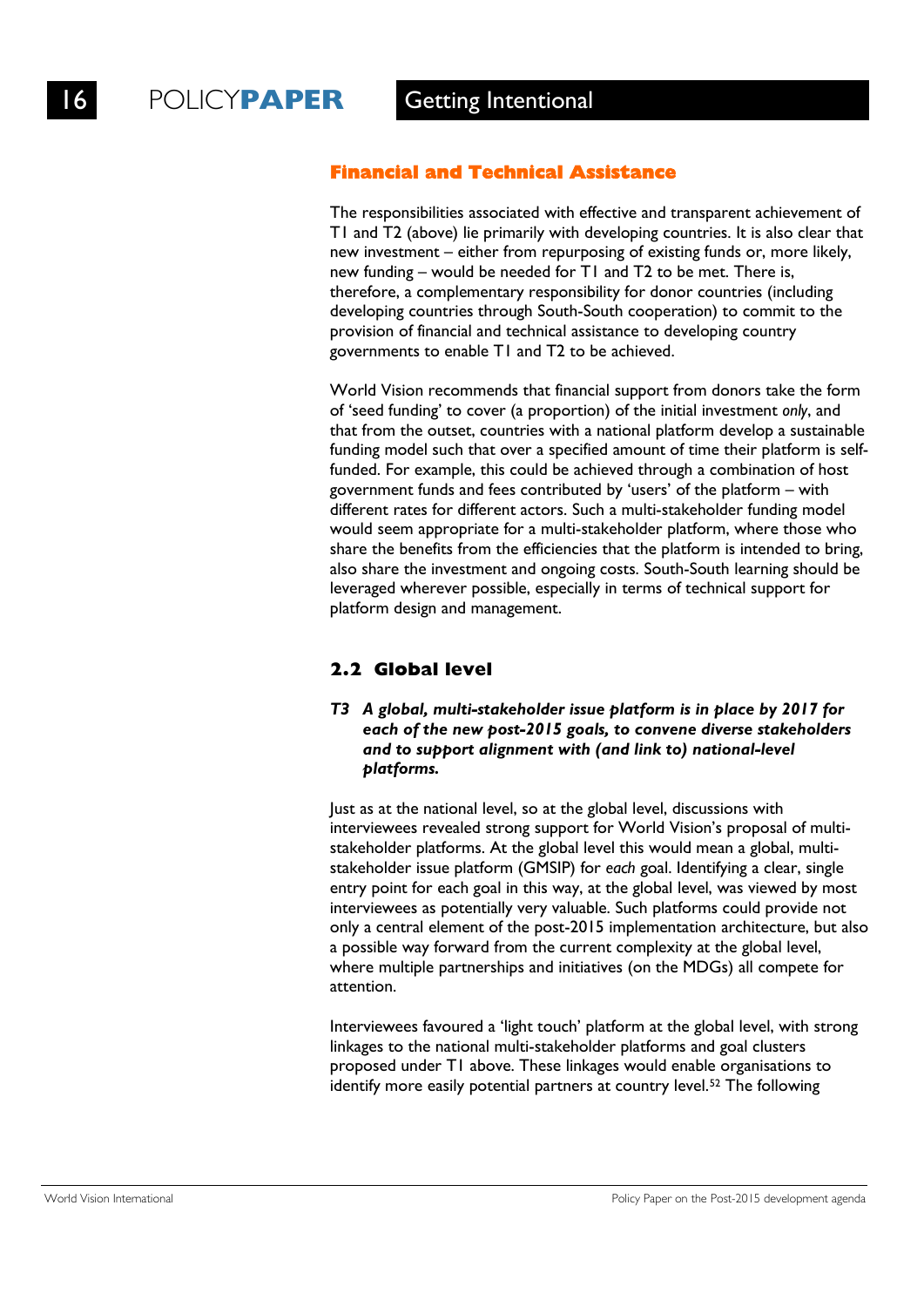summary of proposed key attributes and functions of these GMSIPs reflects the common suggestions and preferences that came up in the interviews:

- one clear entry point, for all actors, for each goal
- action- and outcome-focused and not simply a platform for dialogue (though it was recognised that dialogue is an important part of the overall process)
- strong links to national multi-stakeholder platforms and through to their relevant goal cluster (T1 above)
- a central repository of design, capacity building and technical support (particularly for poorer and more fragile countries)
- a strong networking and convening role with regard to other global partnerships/initiatives (e.g. those that might rollover from the MDGs) relating to the goal in question
- coordination of the creation of a global approach to achieving the goal, including identifying opportunities for contributions from different sectors of society (including business and civil society organisations)
- supporting (understanding and delivering on) the needs of the related national platforms
- provision of awareness-raising, advocacy and learning functions (including South–South)
- a strong equity lens on reporting to ensure global resources are focused on the most vulnerable
- sufficient donor funding to cover the core costs of the platform and ensure effective operation
- a SMART commitments registry and associated accountability mechanism (built in at the front end rather than after commitments have been made), overseen by an ombudsman who provides independent validation – a key missing component under MDG partnership structures.

The high resource flows through existing global platforms and partnership structures have given rise to concerns regarding their transparency and accountability. In general, global multi-stakeholder partnerships are perceived by some to lack strong accountability with respect to commitments made by partners, which in turn can give rise to 'free rider' problems where organisations get the public relations credit whether they deliver or not. Hence the suggestion above for each GMSIP to include in its governance an ombudsman function that can provide independent validation related to commitments and accountability. Each GMSIP will need a backbone organisation<sup>53</sup> (e.g. secretariat) for effective delivery of the functions indicated above.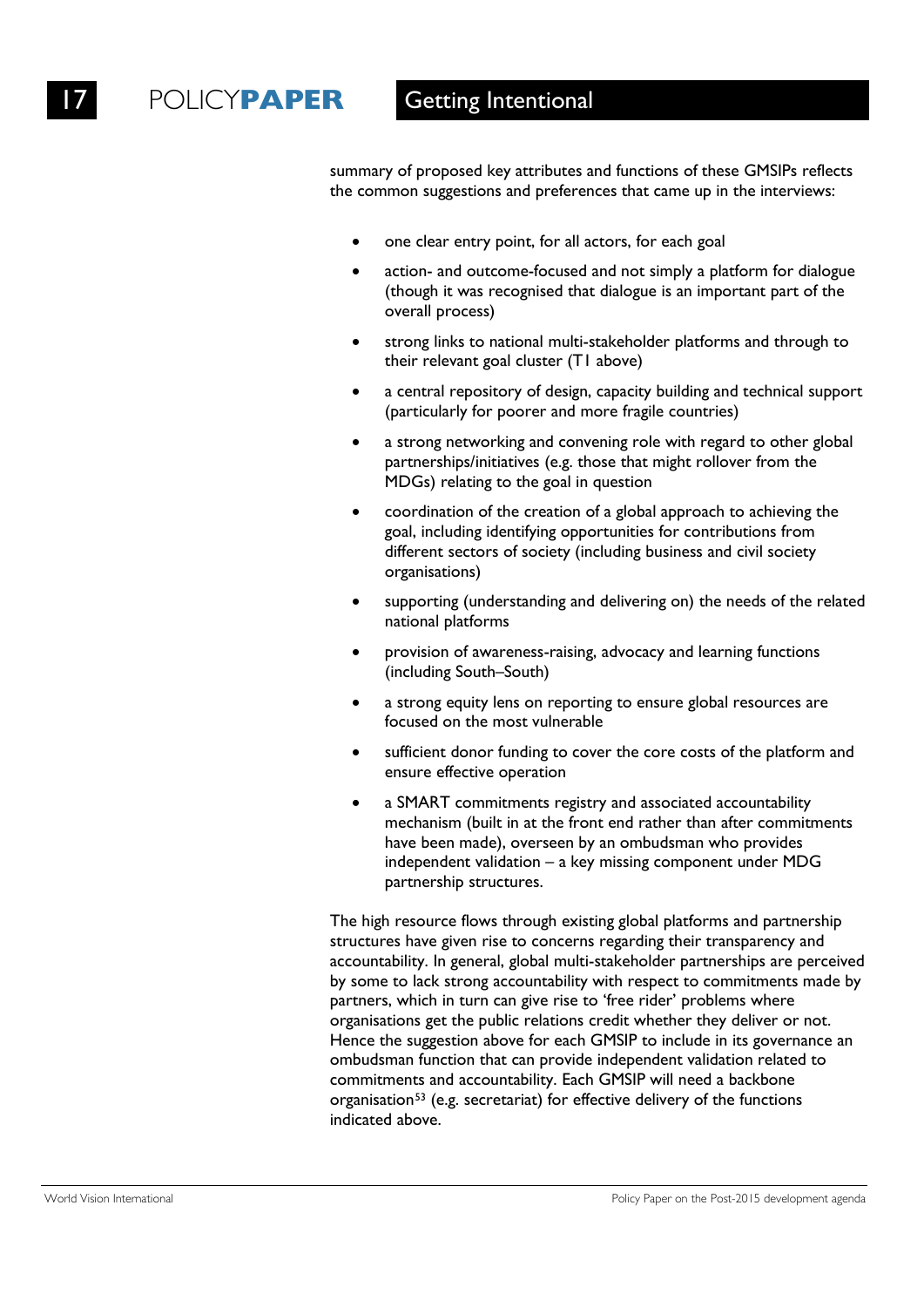Figure 1 illustrates the GMSIP concept proposed by T3 and the links between the national (T1) and global platforms.



## **Figure 1. Illustration of the linkages between lead Global Multi-Stakeholder Issue Platform and associated national multi-stakeholder platforms: Example for Goal 3**

At a high level, this concept proposed in T3 is not new. The idea of global partnerships aligned with the new post-2015 goals has been suggested by the OWG 9 Report<sup>54</sup> and High Level Panel (HLP) Report,<sup>55</sup> amongst others.<sup>56,57</sup> The Natural Resource Defence Council, identifying the need for more emphasis on implementation architecture, has also fleshed out ideas along these lines.58 And a recent Stanford Social Innovation paper, 'Shaping Global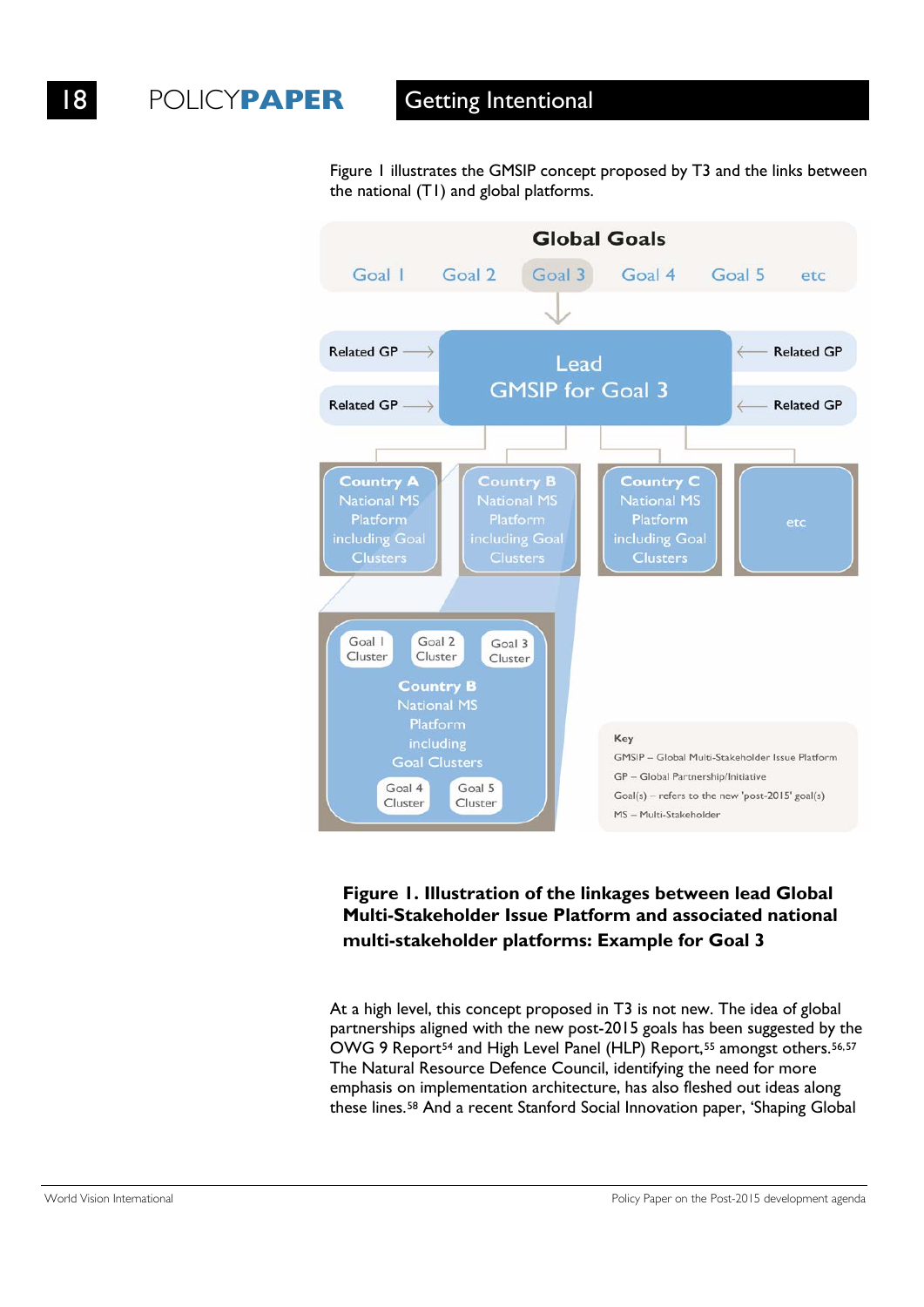Partnerships for a Post-2015 World',<sup>59</sup> proposed backbone architecture for such partnerships.

Interviewees pointed to a number of partnerships at the global level (including SUN, PMNCH, EWEC, Global Fund, GAVI Alliance, Sustainable Energy for All, Global Partnership for Education and Grow Africa) as potentially interesting models (albeit each rather different) to review for applicable learnings for the recommended set of GMSIPs. Questions that could be explored as part of such a review include:

- How effective are these existing global partnerships?
- Could some of the existing global partnerships be selected for the relevant new goals and, with some re-engineering, act as the lead GMSIPs, or would wholly new GMSIPs need to be created?
- Could an initiative such as these proposed GMSIPs provide a (welcome) impetus for consolidation?
- Could the UN convene one or more GMSIP?

Reflecting on the interview feedback and proposed targets above, we see some striking similarities between the issues and solutions discussed and the themes that have emerged out of the work on effective development cooperation – *per* the 'Paris Declaration on Aid Effectiveness',<sup>60</sup> the 'Accra Agenda for Action',<sup>61</sup> and the 'Busan Partnership for Effective Development Cooperation'.62 This is not surprising, but it is perhaps encouraging that globally recognised (and widely endorsed) principles already exist that could provide a strong foundation for the work that needs to be done to create effective environments for cross-sector partnerships. Specifically, there are clear links in the discussion and proposed recommendations above with the following principles (*i–iv* from 'Busan' and *v–vi* from 'Paris'):

- *i. Ownership of development priorities by developing countries*
- *ii. Focus on results*
- *iii. Inclusive development partnerships*
- *iv. Transparency and accountability to each other*
- *v. Alignment of* '*donor' support with developing countries' priorities*
- *vi. Harmonisation of 'donors'' actions to avoid duplication and complexity.*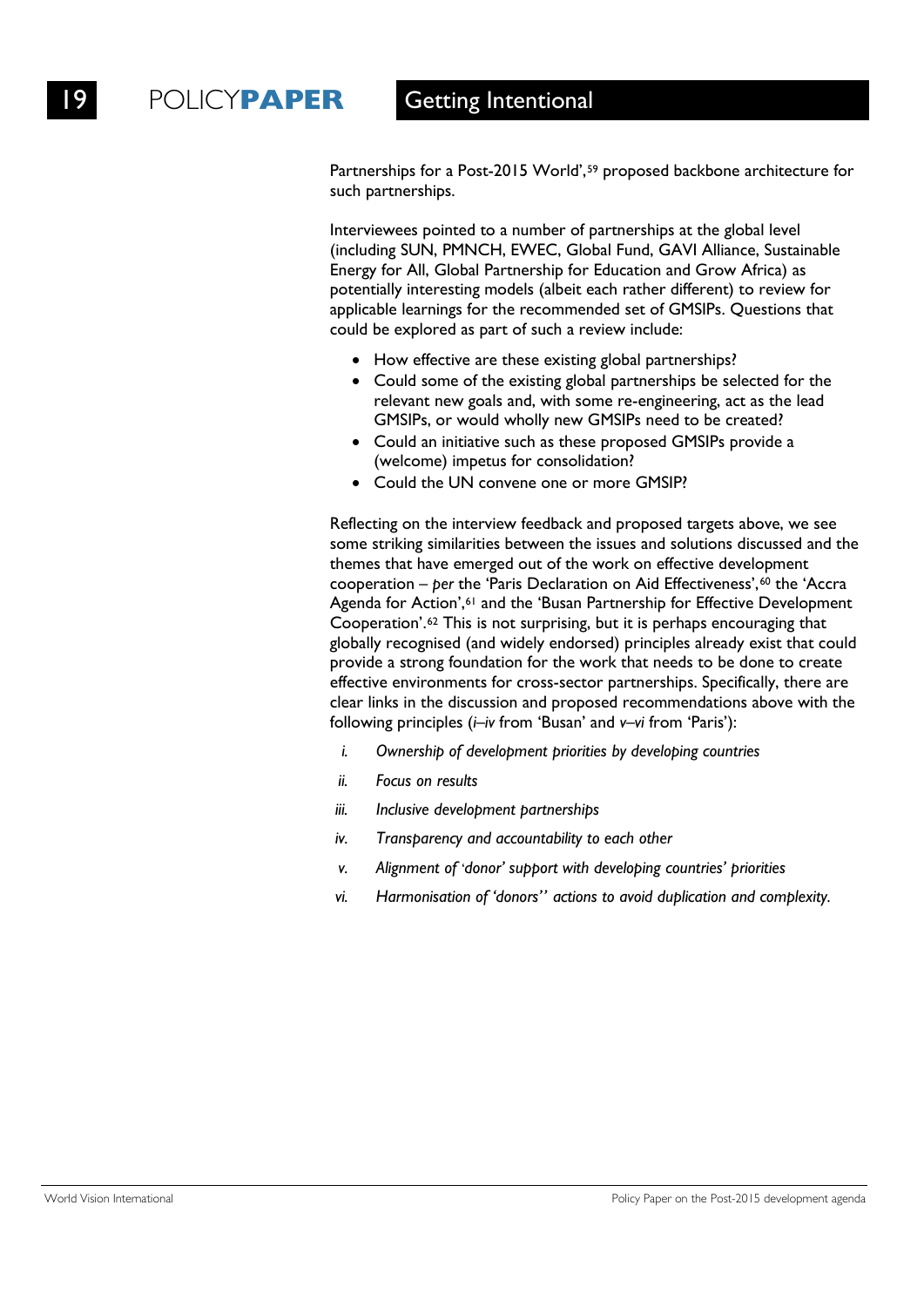### **3. Locating targets for cross-sector partnerships in the post-2015 framework**

Having developed the targets, T1–3 (above), the question arises of where they should be located within the post-2015 framework. This was discussed with the interviewees, and support was split approximately equally between the two options discussed:

- i. Targets are clustered in a stand-alone MDG 8–type goal
- ii. Targets are integrated into each of the thematic goals.

Those in favour of the first option felt that locating the targets in a standalone goal would focus attention on cross-sector partnerships and, as long as the stand-alone goal was positioned as cross cutting, this should ensure cross-sector partnerships received the necessary attention across all the thematic goals. Preference for the second approach was prompted, in part, by concerns that because the 'global partnership for development has fallen short of expectations',<sup>63</sup> any new, similar goal would struggle to achieve credibility and traction. The 'integration' option was also favoured on the basis that targets could then be tailored, if needed, to suit the particular requirements of each of the thematic goals.

> 'To achieve most impact, each goal should have a component on cross-sector partnerships. It's not a question of if, but how.'

– Interviewee from Global Development – Advising the Leaders

World Vision recommends that the targets above be mainstreamed under each of the thematic goals (i.e. the successors to MDGs 1–7), so that a stronger link is made between the desired outcomes and the means for achieving them. These targets should *also* be documented under any Global Partnership/Means of Implementation goal.

It is an important reflection that targets (such as these) around multistakeholder issues will always be sub-optimal whilst they are constrained by a current international architecture that is purely inter-governmental. The OECD and UNDP 2014 progress report on Busan-related processes, 'Making Development Co-operation More Effective', observed: 'Inclusiveness – the "core" of the Busan Partnership agreement – is translating into stronger recognition and engagement of non-state development actors in national systems and accountability processes.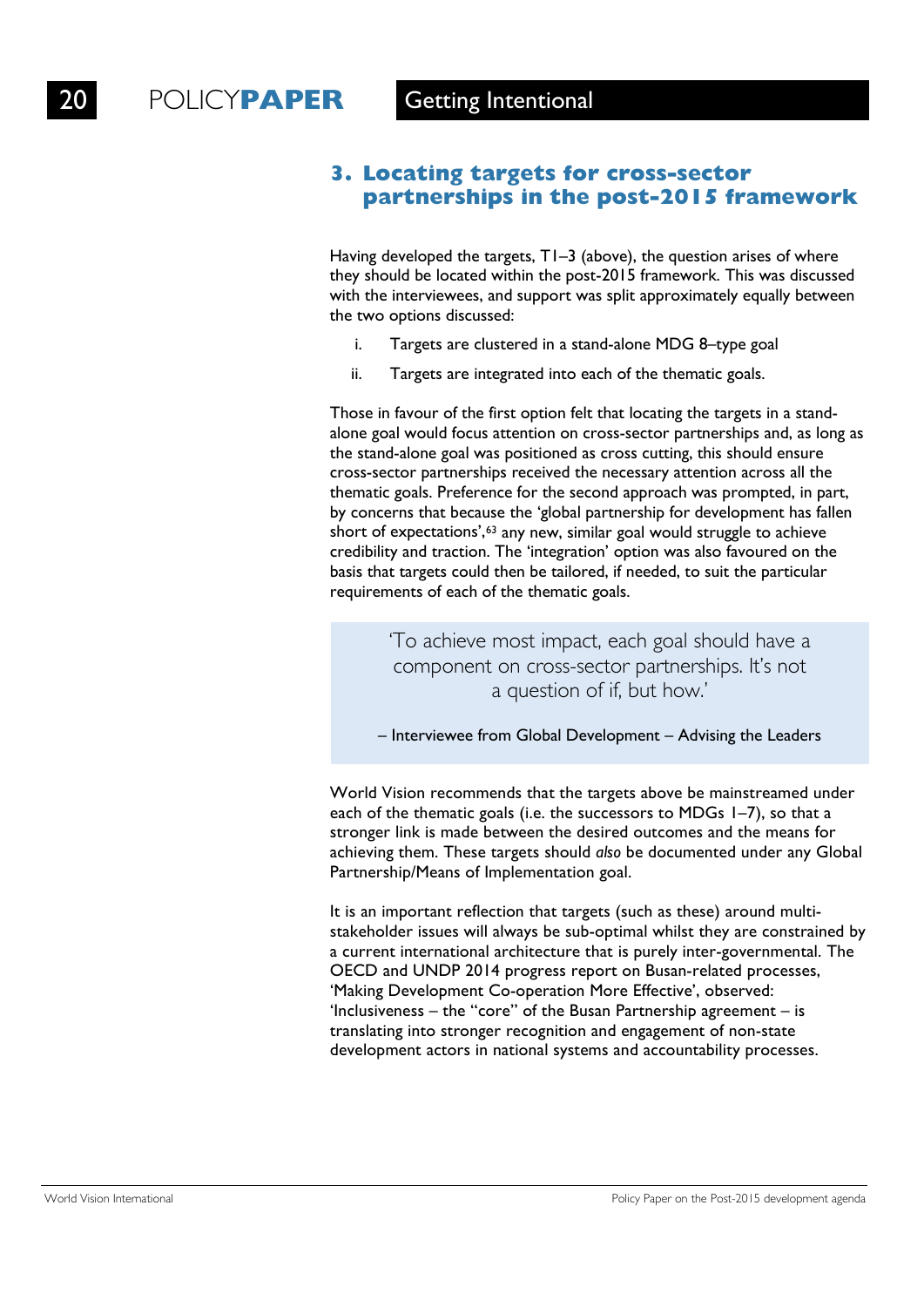Nonetheless, the development co-operation architecture is still skewed towards a government-centred, North-South perspective.'64 World Vision suggests that the post-2015 process is a prime example of this 'skew'.

Whilst the narrative acknowledges that both civil society and business are important (indeed, necessary) partners for achieving the next generation of goals, the process for agreeing and committing to the post-2015 goals is still entirely inter-governmental. If, as most commentators now assert, sustainable development requires the full and effective contribution of all sectors, we have to ask for how much longer inter-governmental processes can deliver what is needed.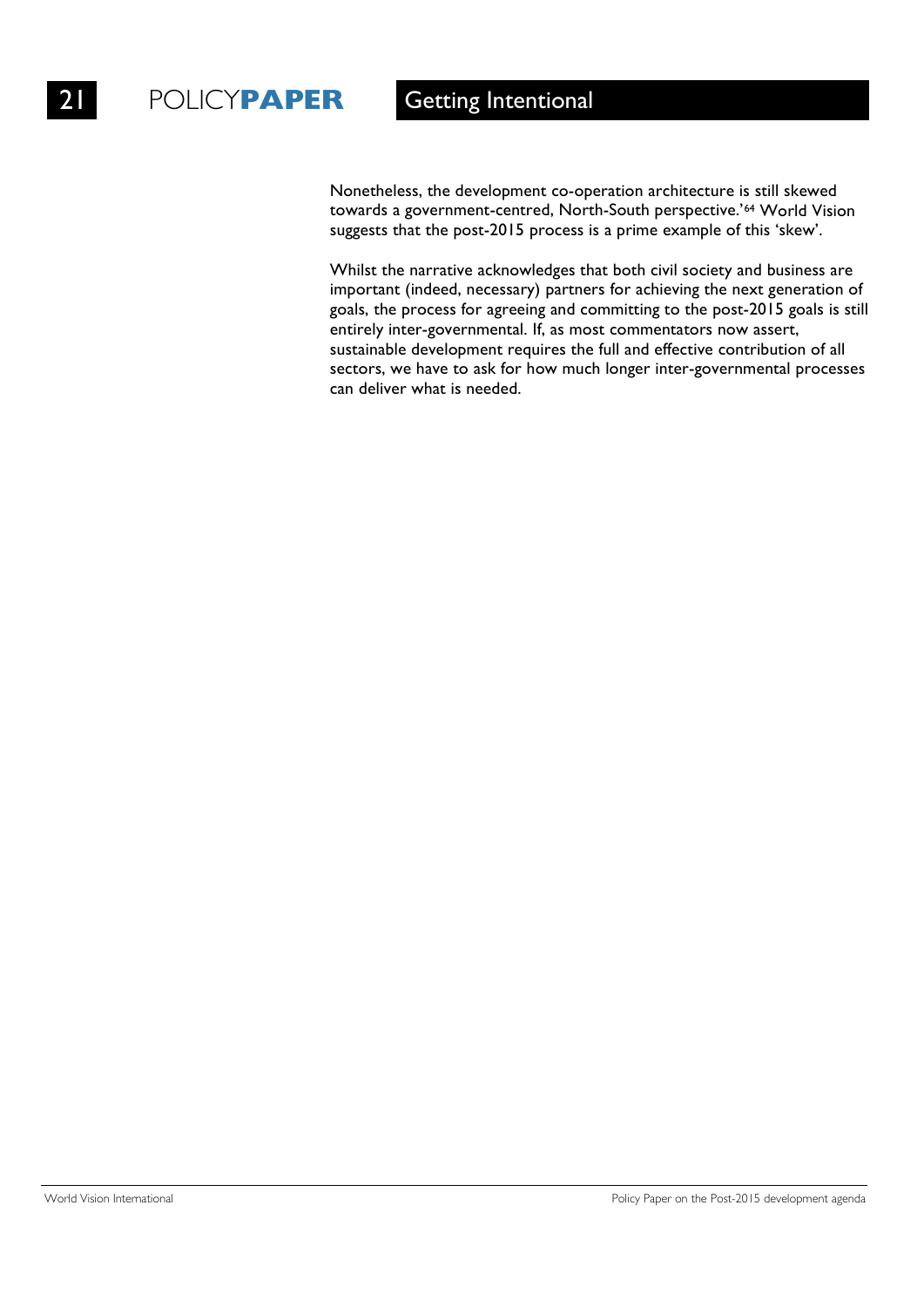# **4. Recommendations**

In summary, World Vision is recommending the following related to business, cross-sector partnerships and the post-2015 development agenda:

### **World Vision recommendations for the post-2015 framework**

- That the following be included as targets in the post-2015 framework:
	- o Particularly in developing countries, by 2020, a single, governmentled, multi-stakeholder platform covering all of the new post-2015 goals is in place enabling the establishment and execution of crosssector partnerships in support of the government's development priorities.
	- o By 2020, accountability mechanisms are in place for all cross-sector partnerships.
	- o A global, multi-stakeholder issue platform is in place by 2017 for each of the new post-2015 goals, to convene diverse stakeholders and to support alignment with (and link to) national-level platforms.
- That the targets above be mainstreamed under each of the thematic goals (i.e. the successors to MDGs 1–7) so that a stronger link is made between the desired outcomes and the means for achieving them. These targets should also be documented under any Global Partnership/Means of Implementation goal.
- That countries with a national platform and associated accountability mechanisms develop a sustainable funding model to cover their ongoing costs based on contributions from the multiple stakeholders that benefit from their presence.

### **Additional World Vision recommendations relating to business and cross-sector partnerships**

- That governments ensure their processes recognise business and civil society as partners in development and include them in the co-creation of development solutions
- That governments work with business and civil society to determine how cross-sector partnerships might be used to meet the specific needs of the most vulnerable. (This could be established as a specific initiative under one of the existing multilateral mechanisms on partnerships.)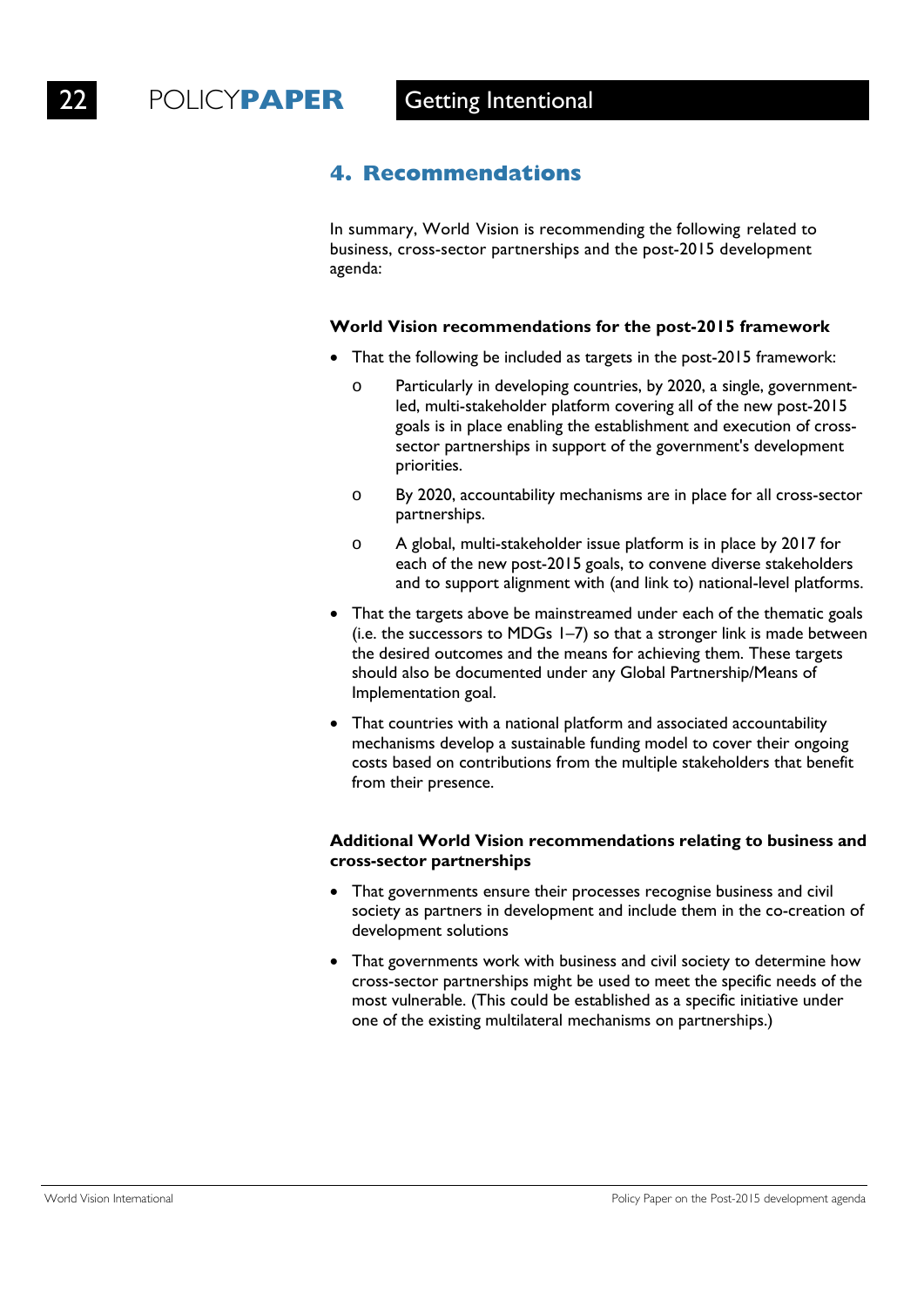- That investment be made in the continuous improvement of accountability procedures, including:
	- o the use of social accountability tools to strengthen government– citizen accountability
	- o government enforcement of requirements on businesses to respect universal principles on labour, environment, anti-corruption and human rights – as articulated in international agreements, including the UN Guiding Principles on Business and Human Rights
	- o consideration of mandatory sustainability reporting for companies above a certain market capitalisation.



*Community based child-care centre, Malawi © 2003 Jon Warren/World Vision*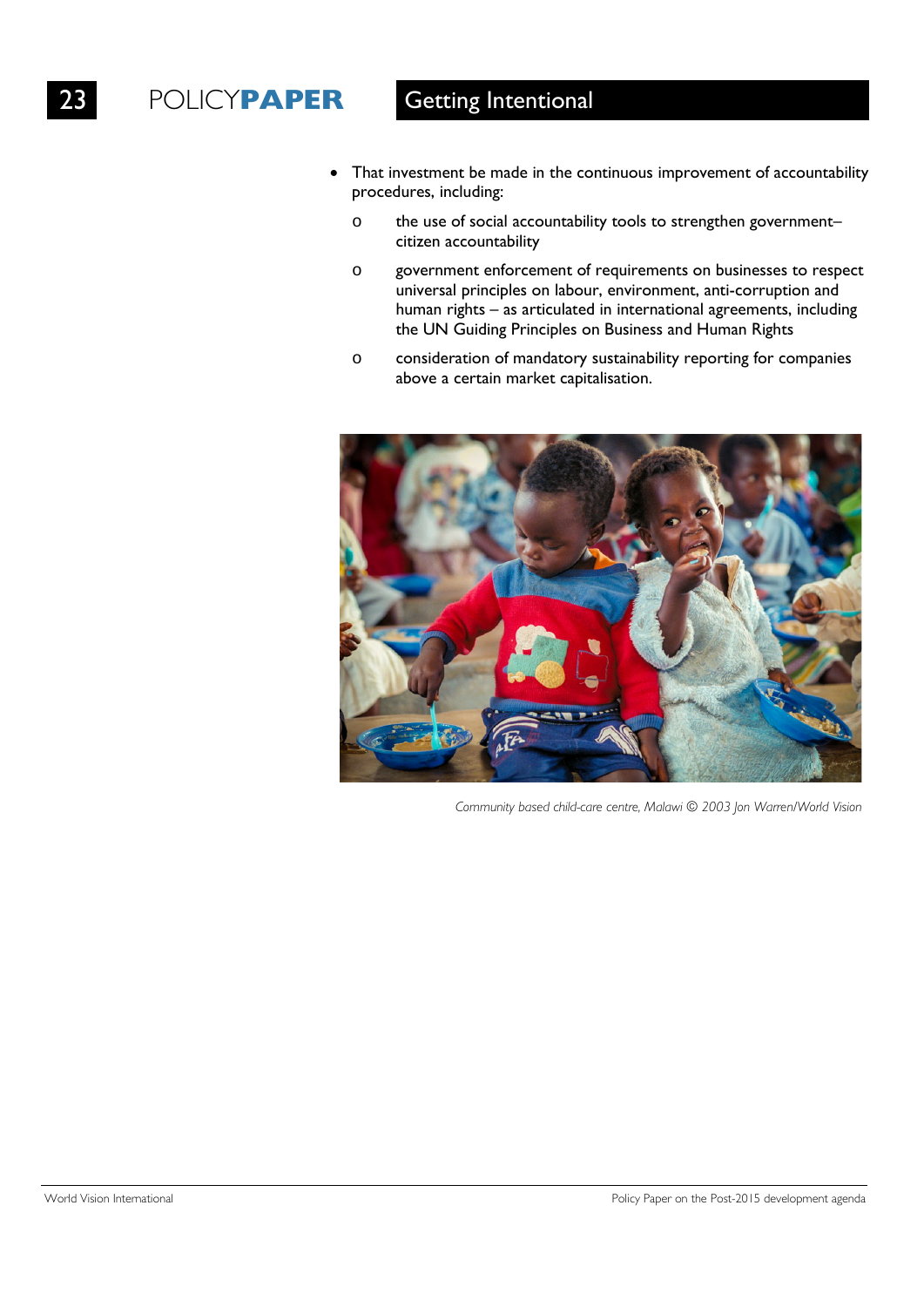## **Appendix**

### **Additional areas of discussion on engaging and aligning business with the post-2015 framework**

As a supplement to the core interview, given that the post-2015 framework will be an inter-governmental agreement, the question of how to engage formally and enable the collective effort of business was explored with interviewees. Interviewees were asked for their feedback on two ideas:

### **i. Provision and publication of an on-line sign-up pledge for businesses to indicate their support for the post-2015 framework**

At a minimum, this sign-up could be a simple vote of support, from business CEOs, for the post-2015 framework at the time that it is launched (similar mechanisms for other stakeholders, including citizens, could also be put in place). This would not serve as the ongoing mechanism for commitments and accountability, but more specific pledges *could* be added to the initial sign-up, e.g. a commitment to invest and report in line with the new post-2015 goals. Those interviewees in support of this idea felt it could signal the importance of the diverse range of stakeholders required to work on these issues – as opposed to Member States on their own – especially if it was opened up to all nonsignatories, including citizens. Such an exercise could build on, and extend, the approach of World We Want,<sup>65</sup> the global on-line conversation hosted by civil society and the UN through which more than two million people have shared their views. Those interviewees who didn't support the idea were concerned that it might encourage a philanthropic view of the role of business. Nevertheless, World Vision suggests that this idea is worthy of further investigation.

### **ii. A separate set of goals for business (rearticulating the new post-2015 goals in language which would resonate more readily with the business community), to which business would sign up**

This idea received only weak support from interviewees. There was some attraction in the idea of goals that would be understood more readily within the business community. The overriding concern, however, was that 'sending' business to its own set of goals was more likely to entrench siloed thinking and mistrust between societal sectors rather than fostering better cross-sector understanding and collaboration. Separate goals might also undermine the primacy of the inter-governmental post-2015 agreement. On balance, then, World Vision does not recommend creating a separate set of goals for business. Rather, World Vision proposes that the necessary in-depth analysis of business contribution (across all modes of engagement) should take place in the lead GMSIP for each goal at the global level (see proposed T3 above), and for this also to be contextualised within the goal clusters as part of the national multistakeholder platforms (see proposed T1 above).<sup>66</sup>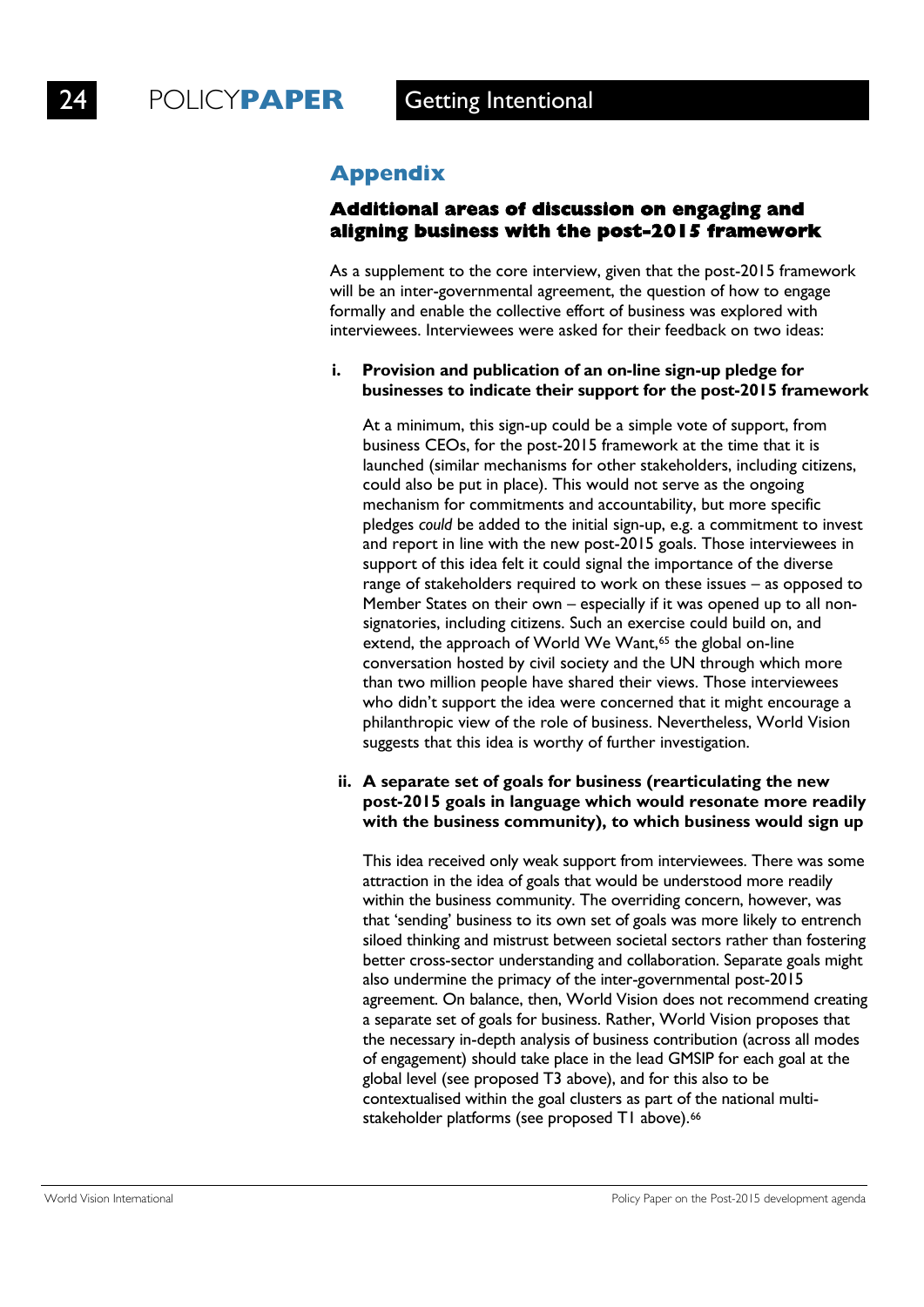### **Endnotes**

 $\ddot{\phantom{a}}$ 

- <sup>1</sup> World Vision International (2014), 'Reaching the Unreached: Cross-Sector Partnerships, Business and the Post-2015 Development Agenda'. Post-2015 Agenda Discussion Paper, < http://www.wvi.org/united-nations-andglobalengagement/publication/reaching-unreached-cross-sector-partnerships>
- $2$  The UN System Task Team has acknowledged criticisms that MDG 8 was not well-defined: 'The links between MDG 8 and MDGs 1–7 are not very explicit, the targets of MDG 8 are not explicit and do not capture all of the actions that countries need to undertake.' UN System Task Team on the Post-2015 UN Development Agenda (March 2012), 'New Partnerships to Implement a Post-2015 Development Agenda. Discussion Note.'
- $3$  For the purposes of this study, we are using the following working definition (from The Partnering Initiative): 'A crosssector or multi-stakeholder partnership is an ongoing working relationship between organisations combining their resources and competencies and sharing risks towards achieving agreed objectives whilst each achieving their own individual objectives.'
- <sup>4</sup> From a business perspective, for example, see The Business and Industry Major Group (2014), 'The Business and Industry's Vision and Priorities for the Sustainable Development Goals,' Major Group Position Paper (March). <http://sustainabledevelopment.un.org/getWSDoc.php?id=4132>
- <sup>5</sup> It is encouraging to note that this draft of the OWG, which was released after the completion of the initial interviews for this study, proposes a target in support of 'broad based multi-stakeholder partnerships' (Target 17.6) and a target which recognises that accountability needs to encompass multi-stakeholder initiatives and partnerships (Target 17.43). However, as per the recommendations in this paper, World Vision does not believe this is sufficient. UN Open Working Group (2014), 'Introduction and Proposed Goals and Targets on Sustainable Development for the Post-2015 Development Agenda' (2 June). <http://sustainabledevelopment.un.org/content/documents/4044140602workingdocument.pdf>
- <sup>6</sup> For more on cross-sector partnerships with business, see Business Action for Africa, Harvard Kennedy School CSR Initiative and The Partnering Initiative (2013), 'A New Global Partnership with Business: Building a Post-2015 Development Framework to Achieve Sustainable Prosperity in Africa'. [<http://www.hks.harvard.edu/m](http://www.hks.harvard.edu/m-rcbg/CSRI/CSRI_BAA_TPI_New_Global_Partnership_With_Business_Sept2013.pdf)[rcbg/CSRI/CSRI\\_BAA\\_TPI\\_New\\_Global\\_Partnership\\_With\\_Business\\_Sept2013.pdf>](http://www.hks.harvard.edu/m-rcbg/CSRI/CSRI_BAA_TPI_New_Global_Partnership_With_Business_Sept2013.pdf).
- $^7$  See Business Action for Africa, Harvard Kennedy School CSR Initiative and The Partnering Initiative (2013), 'A New Global Partnership with Business'. See also the Business Fights Poverty website (http://businessfightspoverty.org/) and specifically the Post-2015 Zone (http://post2015.businessfightspoverty.org/) and Partnerships Zone (http://partnerships.businessfightspoverty.org/).
- <sup>8</sup> Note that this study focuses primarily on the role of 'big business': multi-nationals and large national companies.
- <sup>9</sup> Michael E. Porter and Mark R. Kramer (2011), 'Creating Shared Value: How to Reinvent Capitalism and Unleash a Wave of Innovation and Growth', *Harvard Business Review* (January/February 2011).
- <sup>10</sup> See also World Vision International (2013), 'Business A Vital Contributor to the Post-2015 Agenda'. <http://www.wvi.org/justice-children/publication/post-2015-policy-brief-7-private-sector>
- <sup>11</sup> World Vision International (2014), 'Reaching the Unreached'.
- <sup>12</sup> World Vision International (2014), 'Getting Intentional: Cross-Sector Partnerships, Business and the Post-2015 Development Agenda', Post-2015 Agenda Discussion Paper. <http://www.wvi.org/united-nations-and-global-engagement/publication/gettingintentional-cross-sector-partnerships>
- <sup>13</sup> Unilever (2013), 'Private Sector Outreach, A Summary of Unilever's Programme of Private Sector Outreach on the Post-2015 Development Agenda'. <http://www.unilever.com/images/Private\_Sector\_Outreach\_Report\_May\_2013\_tcm13-357923.pdf>
- <sup>14</sup> Natural Resources Defense Council (2014), Architecture for a New Global Partnership for Sustainable Development. <http://sustainabledevelopment.un.org/content/documents/1178A%20New%20Architecture%20for%20a%20New%20Global%20 Partnership.pdf>
- <sup>15</sup> The convention/descriptor *developing* is adopted in this report as it is still in common usage. World Vision recognises, however, the attendant complexity and increasing redundancy of the term.
- <sup>16</sup> UN (2013), 'A New Global Partnership: Eradicate Poverty and Transform Economies through Sustainable Development', The Report of the High-Level Panel of Eminent Persons on the Post-2015 Development Agenda. [<http://www.un.org/sg/management/pdf/HLP\\_P2015\\_Report.pdf>](http://www.un.org/sg/management/pdf/HLP_P2015_Report.pdf)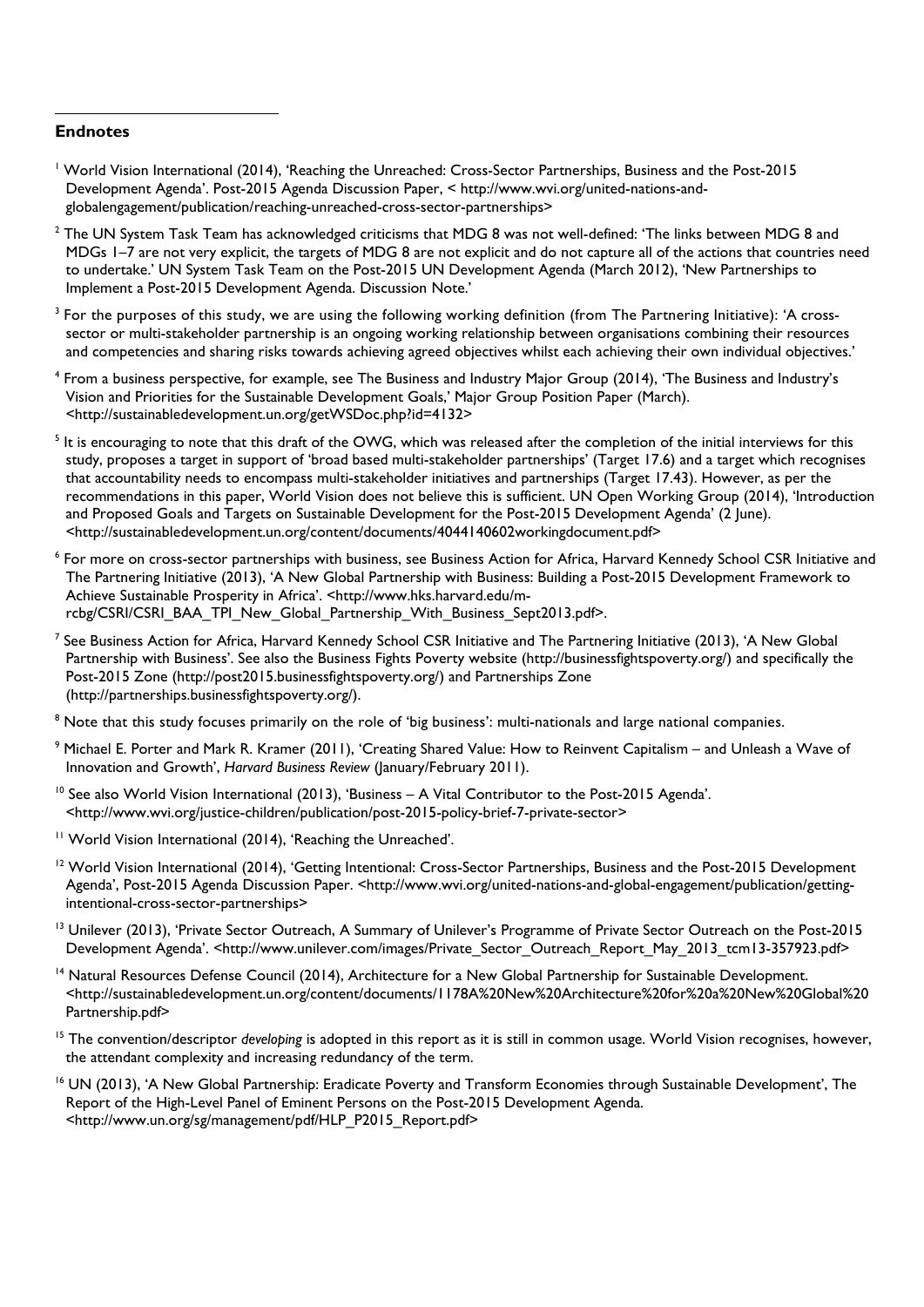- <sup>17</sup> UN General Assembly and the Economic and Social Council (2014), Concept Note: Joint Event of the General Assembly and the Economic and Social Council 'The Role of Partnerships in the Implementation of the Post-2015 Development Agenda', 9–10 April. <http://www.un.org/en/ga/president/68/pdf/sts/Concept\_Note\_Role\_of\_Partnerships.pdf>
- <span id="page-29-0"></span><sup>18</sup> OECD (2014), 'Effective Development Co-Operation: an Important Enabler in a Post-2015 Global Development Framework', OECD Post-2015 Reflections, Element 10, Paper1. http://www.oecd.org/dac/FINAL%20POST-2015%20Effective%20Development%20Co-operation.pdf
- <sup>19</sup> UN (2013), 'A New Global Partnership', refers to 30 official development partners on average in a country, illustrating the need for coordination, especially when multiple additional stakeholders are included. See also UN Open Working Group (2014), 'Focus Areas of the Sustainable Development Goals'. <http://sustainabledevelopment.un.org/focussdgs.html>
- $20$  Note that this recommendation refers to a platform focused only on cross-sector partnerships as that is the focus of this study – but such a platform could possibly go beyond this and provide a single entry point for *all* national action on the new goals.
- <sup>21</sup> UN General Assembly and Economic and Social Council (2014), Summary by the President of the Economic and Social Council of the Special High-Level Meeting of the Council with the World Bank, the International Monetary Fund, the World Trade Organization and the United Nations Conference on Trade and Development (14–15 April). <http://www.un.org/ga/search/view\_doc.asp?symbol=E/2014/71&Lang=E>
- <sup>22</sup> Business Action for Africa, Harvard Kennedy School CSR Initiative and The Partnering Initiative (2013), 'A New Global Partnership with Business'.
- <sup>23</sup> For example, see Brad Henderson (2014), 'Complexity and Partnering: Learning to "See" for More Effective Brokering'. The Journal of Partnership Brokering. <http://partnershipbrokers.org/w/journal/complexity-and-partnering-learning-to-see-for-moreeffective-brokering/>
- <sup>24</sup> Justine Greening (2014), 'Partnering with Business for Effective Development'. <http://effectivecooperation.org/2014/01/20/partnering-with-business-for-effective-development-justine-greening-blogs/>
- <sup>25</sup> Business Action for Africa, Harvard Kennedy School CSR Initiative and The Partnering Initiative (2013), 'A New Global Partnership with Business'.
- <sup>26</sup> World Vision International (2014), 'Reaching the Unreached'.
- <sup>27</sup> See, for example, the Business Hubs Initiative referenced in Mexico High Level Meeting Communiqué (2014), First High-Level Meeting of the Global Partnership for Effective Development Co-operation: Building Towards an Inclusive Post-2015 Development Agenda'. < http://effectivecooperation.org/wordpress/wpcontent/uploads/2014/05/FinalConsensusMexicoHLMCommunique.pdf>
- <sup>28</sup> Scaling Up Nutrition (2014), 'Effectively Engaging Multiple Stakeholders', *Scaling Up Nutrition: In Practice* (February) <http://scalingupnutrition.org/wp-content/uploads/2014/03/Sun-in-Practice-issue-1.pdf>
- <sup>29</sup> Unilever (2013), 'Private Sector Outreach'.
- <sup>30</sup> UN TST Issues Brief (2013), 'Means of Implementation: Global Partnership for Achieving Sustainable Development'. <http://sustainabledevelopment.un.org/content/documents/2079Issues%20Brief%20Means%20of%20Implementation%20Final\_TS T\_141013.pdf>
- <sup>31</sup> CSO Partnership for Development Effectiveness (2013), 'CDPE Background Paper on Private Sector Engagement in Development'. <http://www.csopartnership.org/wpcontent/uploads/2014/03/CPDEBackgroundPaperPrivateSectorEngagementinDevelopment-final.pdf>
- $32$  RightingFinance (2014), 'Statement by RightingFinance Initiative on "Co-Creating New Partnerships for Financing Sustainable Development"', 3–4 April, Helsinki. <http://www.rightingfinance.org/wp-content/uploads/2014/04/Read-full-statement.pdf>
- <sup>33</sup> L. Pingeot (2014), 'Corporate Influence in the Post-2015 Process'. <http://www.globalpolicy.org/images/pdfs/GPFEurope/Corporate\_influence\_in\_the\_Post-2015\_process\_web.pdf>
- <sup>34</sup> Unilever (2013), 'Private Sector Outreach'.
- <sup>35</sup> For example, as stated by Marc Van Ameringen at the 9–10 April 2014 Joint Event of the General Assembly and the Economic and Social Council titled 'The Role of Partnerships in the Implementation of the Post-2015 Development Agenda'.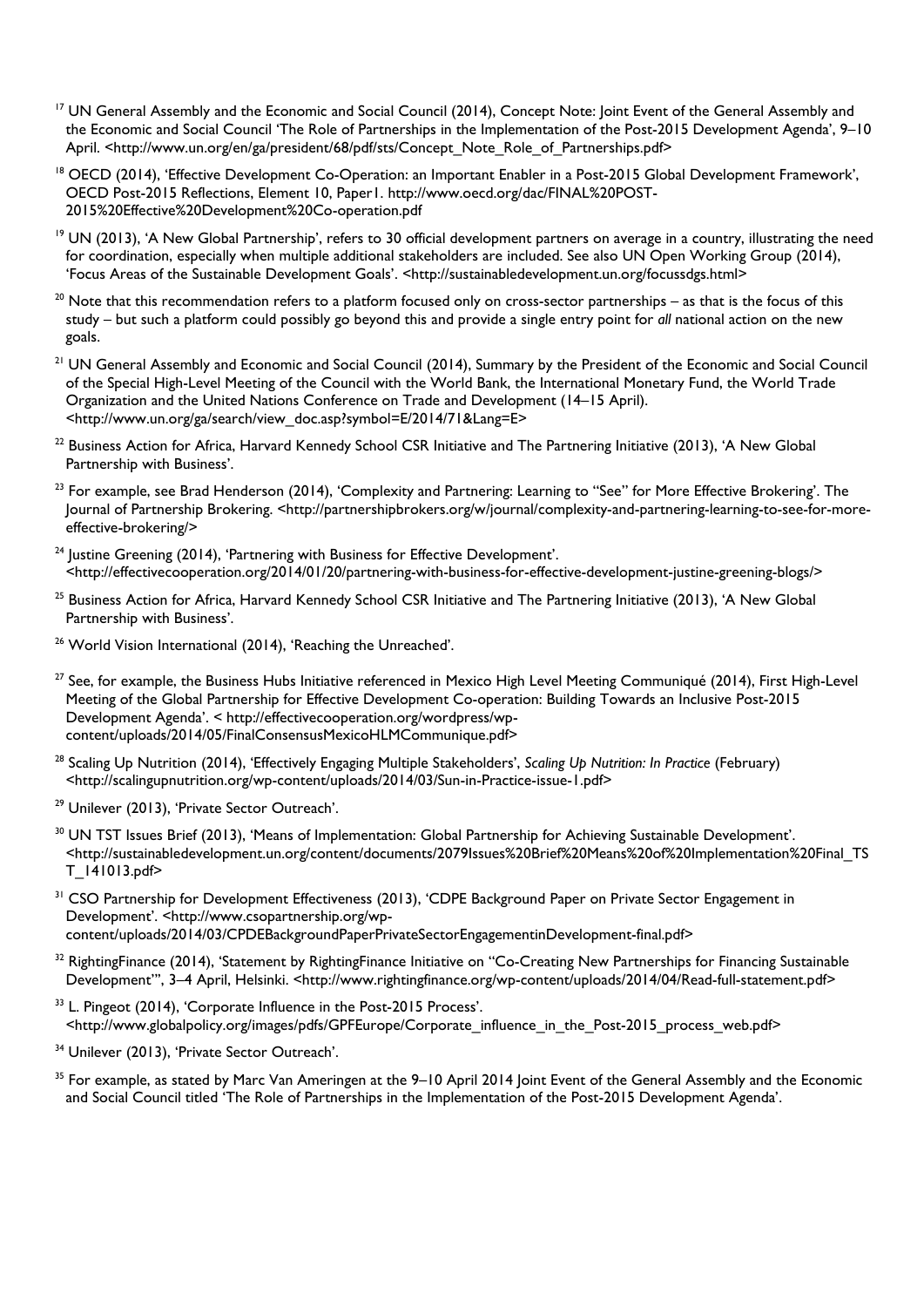- <sup>36</sup> World Vision International (2014), Policy Report, 'Creating Markets for Child-Friendly Growth: Addressing Child Labour through G20 Public Procurement'. [<http://www.wvi.org/sites/default/files/Child%20Labour%20in%20Procurement%20G20%20FINAL.pdf>](http://www.wvi.org/sites/default/files/Child%20Labour%20in%20Procurement%20G20%20FINAL.pdf)
- <sup>37</sup> United Nations Office of the High Commissioner for Human Rights (2011), 'Guiding Principles on Business and Human Rights: Implementing the United Nations Protect, Respect and Remedy Framework'. [<http://www.ohchr.org/Documents/Publications/GuidingPrinciplesBusinessHR\\_EN.pdf>](http://www.ohchr.org/Documents/Publications/GuidingPrinciplesBusinessHR_EN.pdf)
- <span id="page-30-0"></span><sup>38</sup> Unicef, UN Global Compact and Save the Children (2012), 'Children's Rights and Business Principles'. [<http://www.unicef.org/csr/css/PRINCIPLES\\_23\\_02\\_12\\_FINAL\\_FOR\\_PRINTER.pdf>](http://www.unicef.org/csr/css/PRINCIPLES_23_02_12_FINAL_FOR_PRINTER.pdf)
- <sup>39</sup> RightingFinance (2014), 'Statement',
- <span id="page-30-1"></span><sup>40</sup> Sustainable Development Solutions Network (2013, 'An Action Agenda for Sustainable Development, Report for the UN Secretary General'. [<http://unsdsn.org/wp-content/uploads/2014/02/An-Action-Agenda-for-Sustainable-Development.pdf>](http://unsdsn.org/wp-content/uploads/2014/02/An-Action-Agenda-for-Sustainable-Development.pdf)
- <sup>41</sup> UN Global Compact (2013), 'Architects of a Better World: Building the Post-2015 Business Engagement Architecture'. <http://www.unglobalcompact.org/docs/about\_the\_gc/Architecture.pdf>
- <span id="page-30-2"></span><sup>42</sup> World Vision International (2014), Post-2015 Policy Brief, 'Citizen Accountability Key to Delivering on Development Targets'. <https://docs.google.com/file/d/0B01TNkdJ61czVUE4REo0SlNRblk/edit?pli=1>
- <span id="page-30-3"></span><sup>43</sup> World Vision International (2014), 'Citizen Accountability Key to Delivering on Development Targets'.
- <sup>44</sup> Aviva Investors (2012), European Briefing: 'Towards an Agreement on Corporate Sustainability Reporting'. <http://www.aviva.com/data/media-uploads/news/File/Rio%202012/CSRC%202-pager.pdf>
- <sup>45</sup> UN (2013), 'A New Global Partnership'.
- <span id="page-30-4"></span><sup>46</sup> UN Open Working Group (2013), 'Summary of the Co-Chairs', Sixth Session, 9–13 December 2013. <http://sustainabledevelopment.un.org/content/documents/3412Summary%20Cochairs%20OWG6.pdf>
- <sup>47</sup> UN Global Compact (2013), 'Corporate Sustainability and the United Nations Post-2015 Development Agenda'. <http://www.unglobalcompact.org/docs/news\_events/9.1\_news\_archives/2013\_06\_18/UNGC\_Post2015\_Report.pdf>
- <span id="page-30-5"></span>48 <http://www.unglobalcompact.org/AboutTheGC/TheTenPrinciples/index.html>
- <sup>49</sup> D. Prescott and D. T. Stibbe (2014), 'Unleashing the Power of Business: A Practical Roadmap to Systematically Engage Business as a Partner in Development', The Partnering Initiative. < http://thepartneringinitiative.org/w/wpcontent/uploads/2014/05/Fullreport.pdf >
- <sup>50</sup> This was mentioned frequently by speakers and panellists at the 9–10 April 2014 Joint Event of the General Assembly and the Economic and Social Council titled 'The Role of Partnerships in the Implementation of the Post-2015 Development Agenda.
- <sup>51</sup> World Vision International (2012), 'Accountability Report'. <http://www.wvi.org/sites/default/files/WVI%20Accountability%20Report\_2012\_FINAL.pdf>
- <sup>52</sup> Business Action for Africa, Harvard Kennedy School CSR Initiative and The Partnering Initiative (2013), 'A New Global Partnership with Business'.
- <sup>53</sup> S. Patscheke, A. Barmettler, L. Herman. S. Overdyke and M. Pfitzer (2014), 'Shaping Global Partnerships for a Post-2015 World', Stanford Social Innovation Review. <http://www.ssireview.org/pdf/Shaping\_Global\_Partnerships\_for\_a\_Post-2015\_World.pdf>
- <sup>54</sup> UN Open Working Group (2014), 'Progress Report of the Open Working Group of the General Assembly on Sustainable Development Goals'. [<http://sustainabledevelopment.un.org/content/documents/3238summaryallowg.pdf>](http://sustainabledevelopment.un.org/content/documents/3238summaryallowg.pdf)
- <sup>55</sup> UN (2013), 'A New Global Partnership'.
- <sup>56</sup> UN TST Issues Brief (2013), 'Means of Implementation'.
- <sup>57</sup> UN System Task Team on the Post-2015 UN Development Agenda (2013), 'A Renewed Global Partnership for Development'. <http://www.un.org/en/development/desa/policy/untaskteam\_undf/glob\_dev\_rep\_2013.pdf>
- <sup>58</sup> Natural Resources Defense Council (2014), 'Architecture'.
- <sup>59</sup> Patscheke, Barmettler, Herman, Overdyke and Pftizer, 'Shaping Global Partnerships for a Post-2015 World'.
- <sup>60</sup> OECD (2005), 'Paris Declaration on Aid Effectiveness' (Paris: OECD). <http://www.oecd.org/dac/effectiveness/34428351.pdf>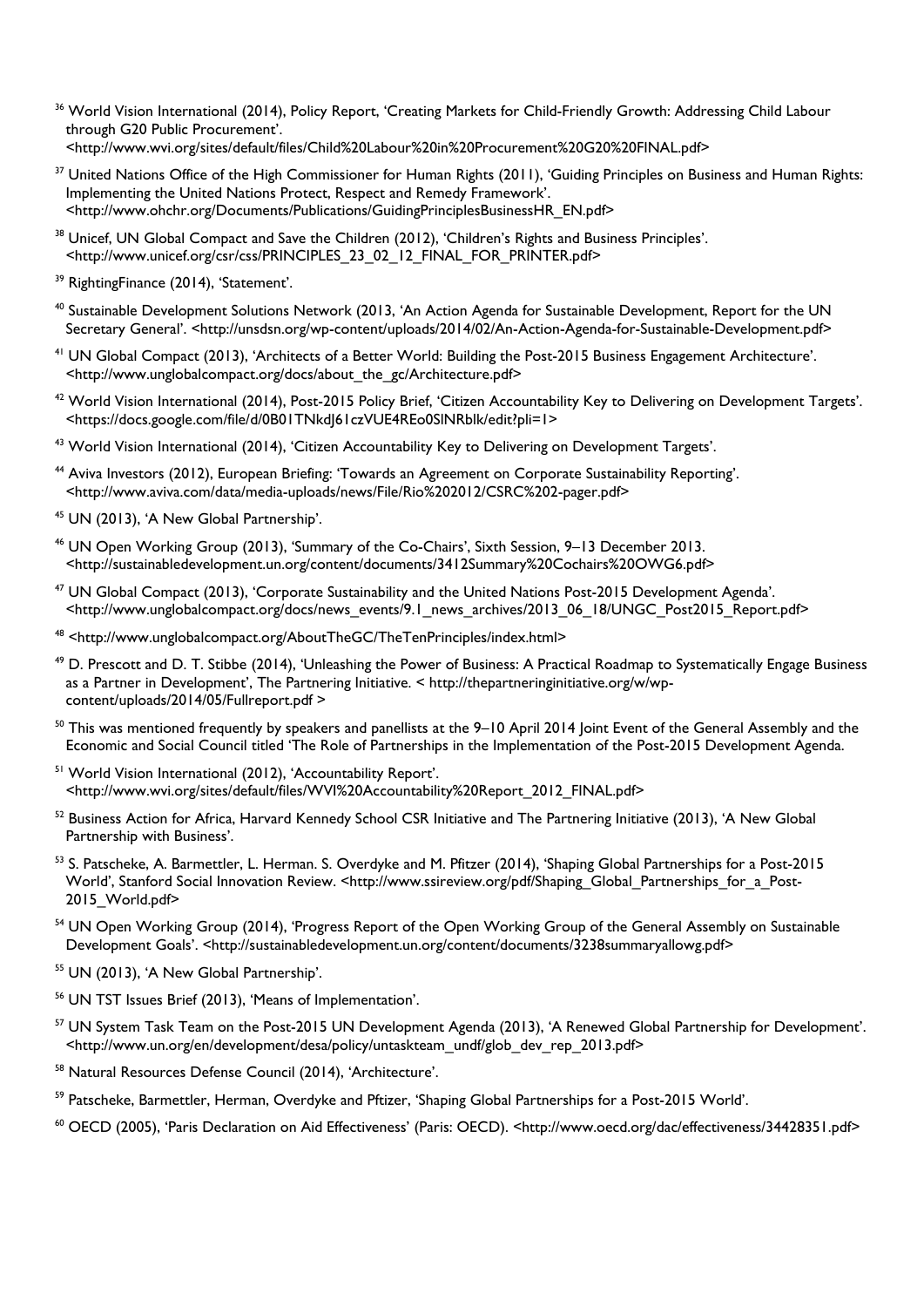- <sup>61</sup> OECD (2008), 'Accra Agenda for Action' (Paris: OECD). <http://www.oecd.org/dac/effectiveness/34428351.pdf>
- <sup>62</sup> OECD (2011), 'Busan Partnership for Effective Development Cooperation' (Busan: OECD). <http://www.oecd.org/dac/effectiveness/49650173.pdf>
- <sup>63</sup> UN Report of the Secretary General (2013), 'A Life of Dignity for All'.
- 64 OECD and UNDP (2014), 'Making Development Co-operation More Effective', 2014 Progress Report. <http://www.oecdilibrary.org/development/making-development-co-operation-more-effective\_9789264209305-en>
- 65 [<http://www.worldwewant2015.org>](http://www.worldwewant2015.org/)
- <span id="page-31-0"></span><sup>66</sup> J. Nelson and D. Prescott (2008), 'Business and Millennium Development Goals: A Framework for Action', International Business Leaders Forum and UNDP, 2nd ed. <http://c.ymcdn.com/sites/www.gbsnonline.org/resource/collection/C6833BC0- 02C0-42E2-8804-5FAB1D3B217B/Business\_and\_MDGs2008.pdf>